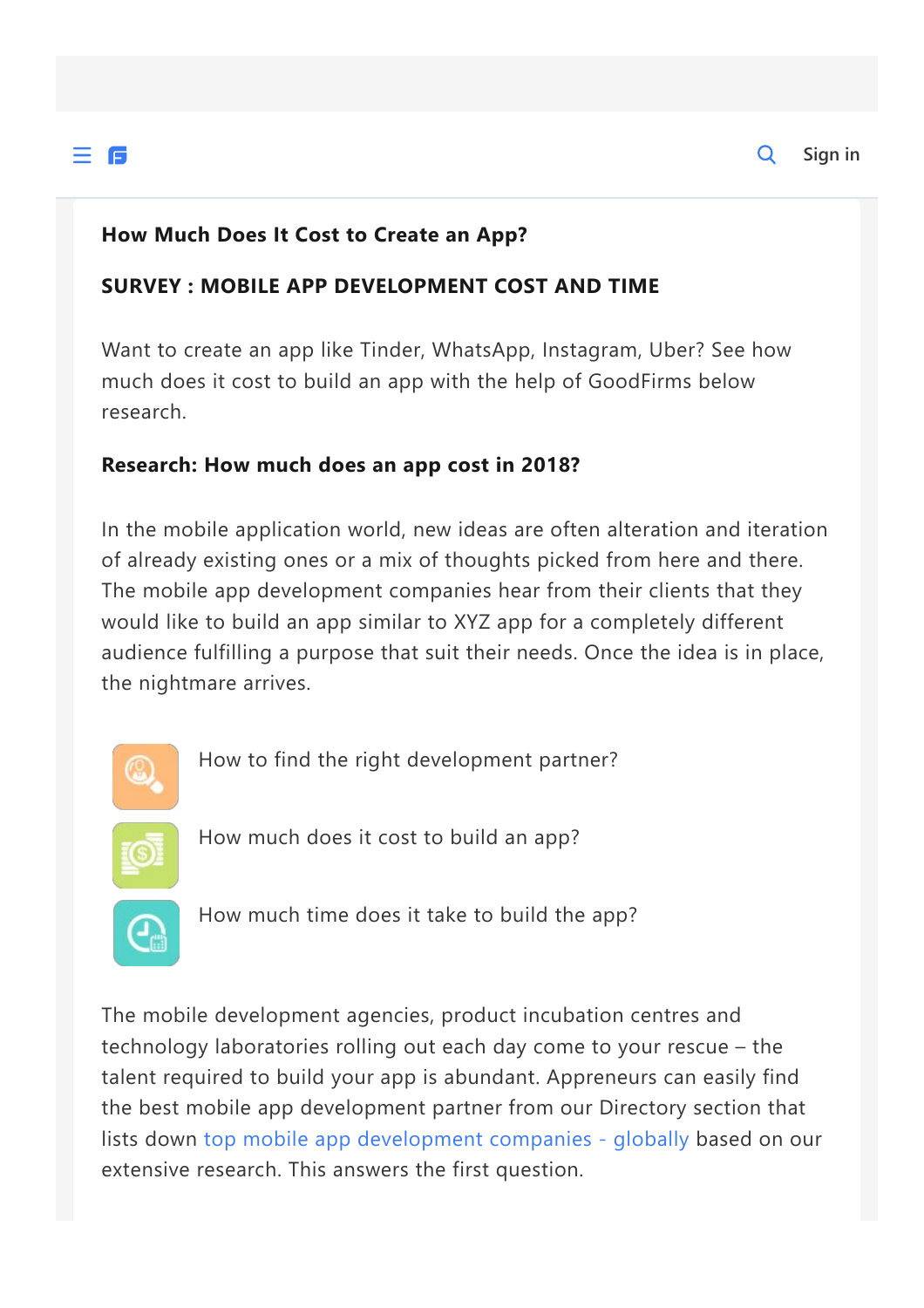Now, let's answer the second question.

Below you can find the app development cost estimate for different types of mobile apps:

- A feature-rich highly complex app like Instagram or Uber ideally cost anywhere between \$70,000 to \$100,000.
- Medium complexity compelling apps like WhatsApp or QuizUp most likely cost between \$61,000 to \$69,000.
- User-friendly app with least-functionality like Tinder or Periscope cost anywhere between \$40,000 to \$60,000.

This is just a rough estimate. To help potential app clients find detailed answers to app development cost and time question, GoodFirms have conducted multiple surveys across the app landscape. Based on this comprehensive research, we present the app development cost breakdown and time investments to create apps that have similar functionalities to world's hottest mobile applications.

DOWNLOAD THE [INFOGRAPHIC](https://www.goodfirms.co/img/Infographic_Cost-and-time.jpg)

**Tinder** 

Tinder is the world's most popular dating app. More than 9 billion matches have been made through Tinder.

Average Cost (in US\$): \$43,955.60 Average Time(in months) :  $3.8$ Survey Participants : 43

READ DETAIL [SURVEY](#page-3-0)

Periscope Periscope lets you broadcast live video to the world. Going live will instantly notify your followers, who can join...

Average Cost (in US\$): \$64,557.10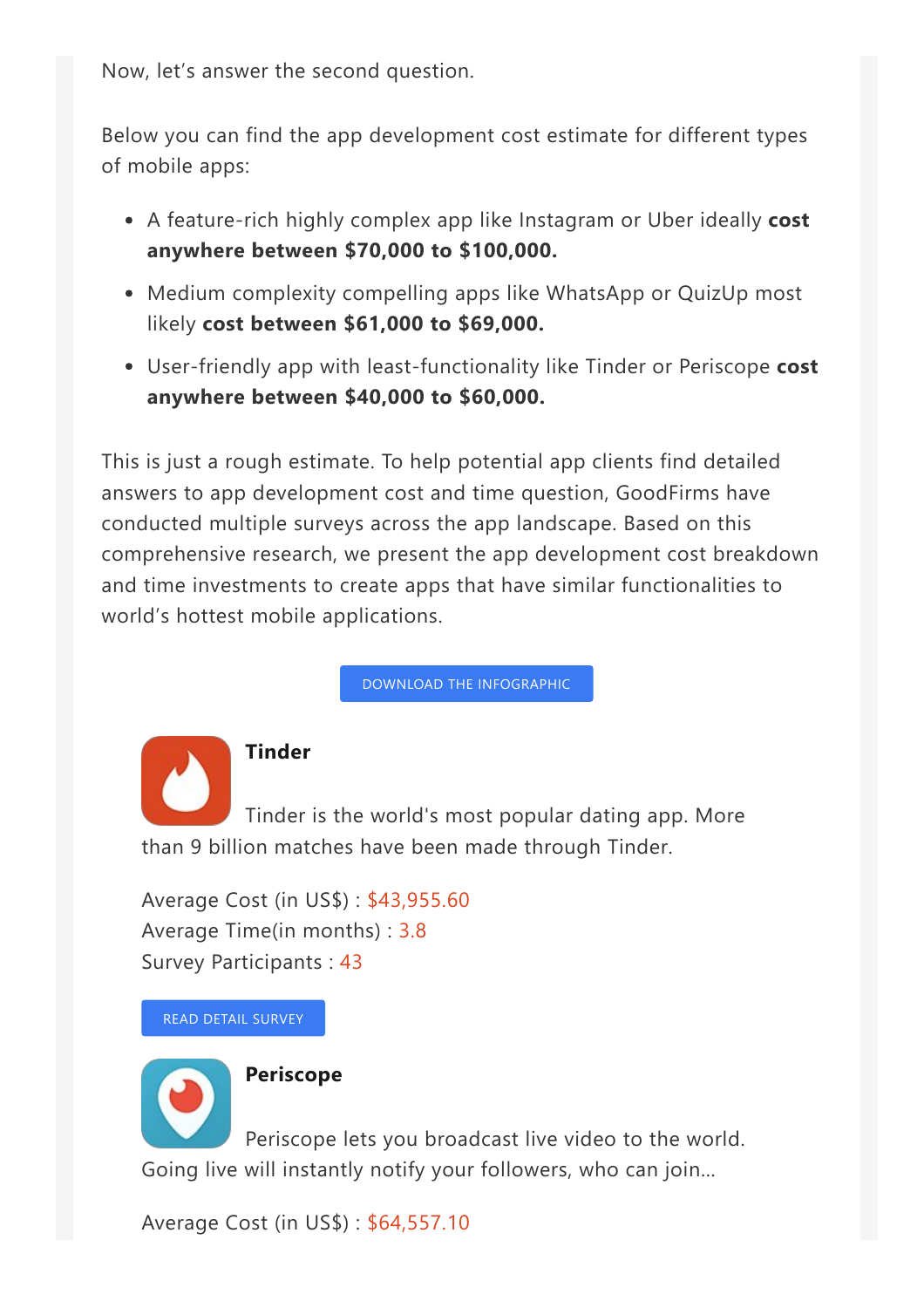Average Time(in months) :  $4.39$ Survey Participants : 33

READ DETAIL [SURVEY](#page-7-0)



#### WhatsApp

WhatsApp Messenger is a FREE messaging app available for Android and other smartphones. WhatsApp uses your phone's..

Average Cost (in US\$): \$71,157.10 Average Time(in months) :  $4.74$ Survey Participants : 34

READ DETAIL [SURVEY](#page-11-0)



QuizUp

QuizUp is a free, award‐winning multiplayer trivia game. Challenge friends and meet new people who share your interests.

Average Cost (in US\$): \$70,983.90 Average Time(in months) : 4.85 Survey Participants : 29

READ DETAIL [SURVEY](#page-14-0)



#### Instagram

Instagram is a simple way to capture and share the world's moments. Transform your everyday photos and videos into works of art and share.

Average Cost (in US\$): \$76,828.60 Average Time(in months) :  $4.87$ Survey Participants : 33

READ DETAIL [SURVEY](#page-18-0)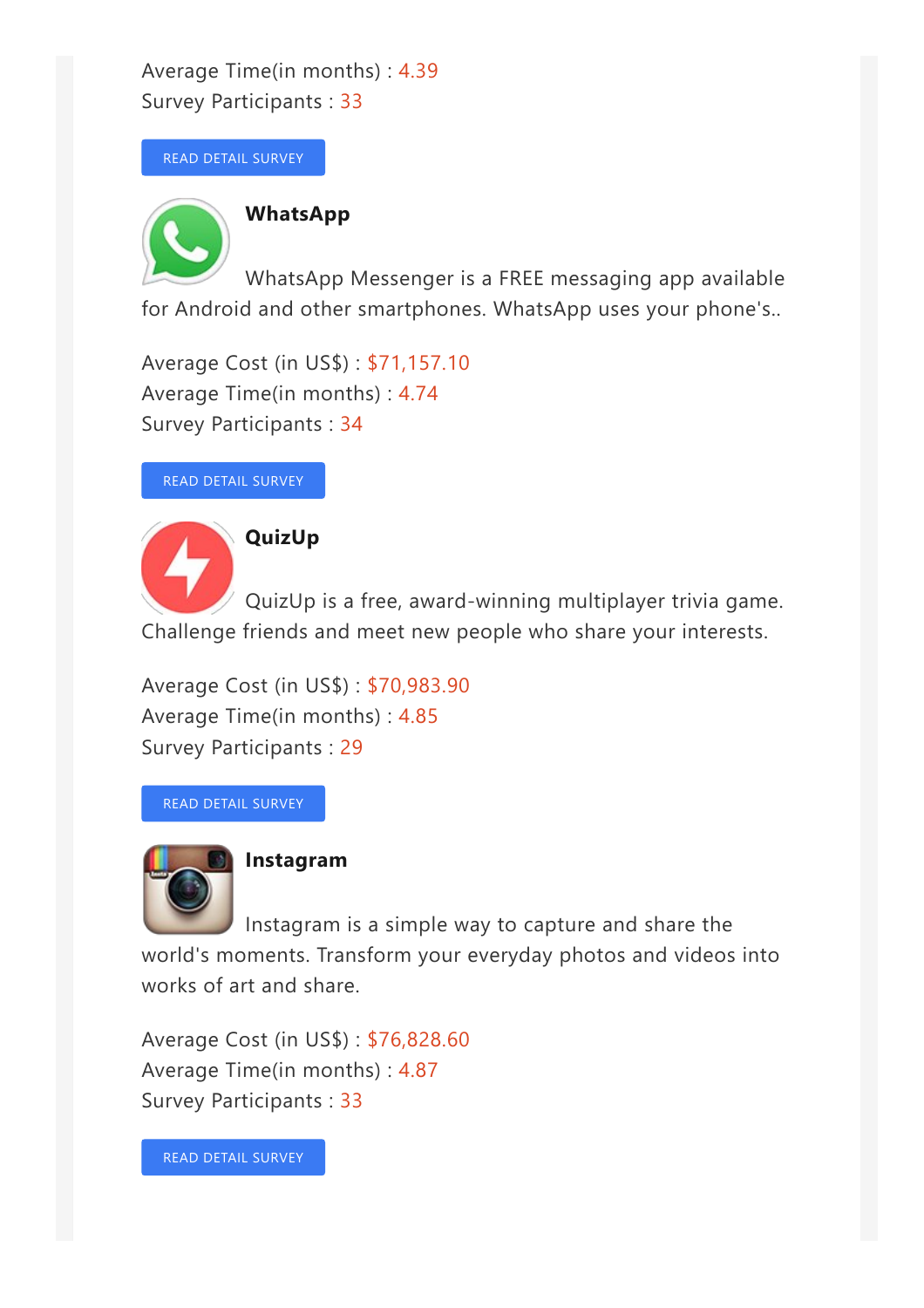**UBER**

Get a reliable ride in minutes with the Uber app no reservations or waiting in taxi lines.From low‐cost to premium, every ride option feels like.

Average Cost (in US\$): \$91,750.00 Average Time(in months) :  $5.76$ Survey Participants : 34

READ DETAIL [SURVEY](#page-21-0)

To understand how much time and money goes in developing a mobile app similar to the one's mentioned above, we asked the companies to share mobile app development cost estimate that works on similar lines to (tinder, periscope, uber etc.) along with time efforts. Whilst this process, we also tried to gauge as to what additional elements (or upgrades to the already existing characteristics to make the app function better) would they offer to their clients.

<span id="page-3-0"></span>

#### Tinder

Tinder is a social dating application that facilitates communication between mutually interested users, allowing them to chat and fix a date. It works on the

logic that it captures the user's location on the basis of which the user starts receiving the profiles of the opposite sex. more..



Average Cost (in US\$) :

\$43,955.60

Average Time (in months) : 3.8

The basic features offered by the app are listed below:

- 1. Sign up / Login through FaceBook
- 2. Manage User profile and set discovery preferences
- 3. Swipe to Like/Dislike a profile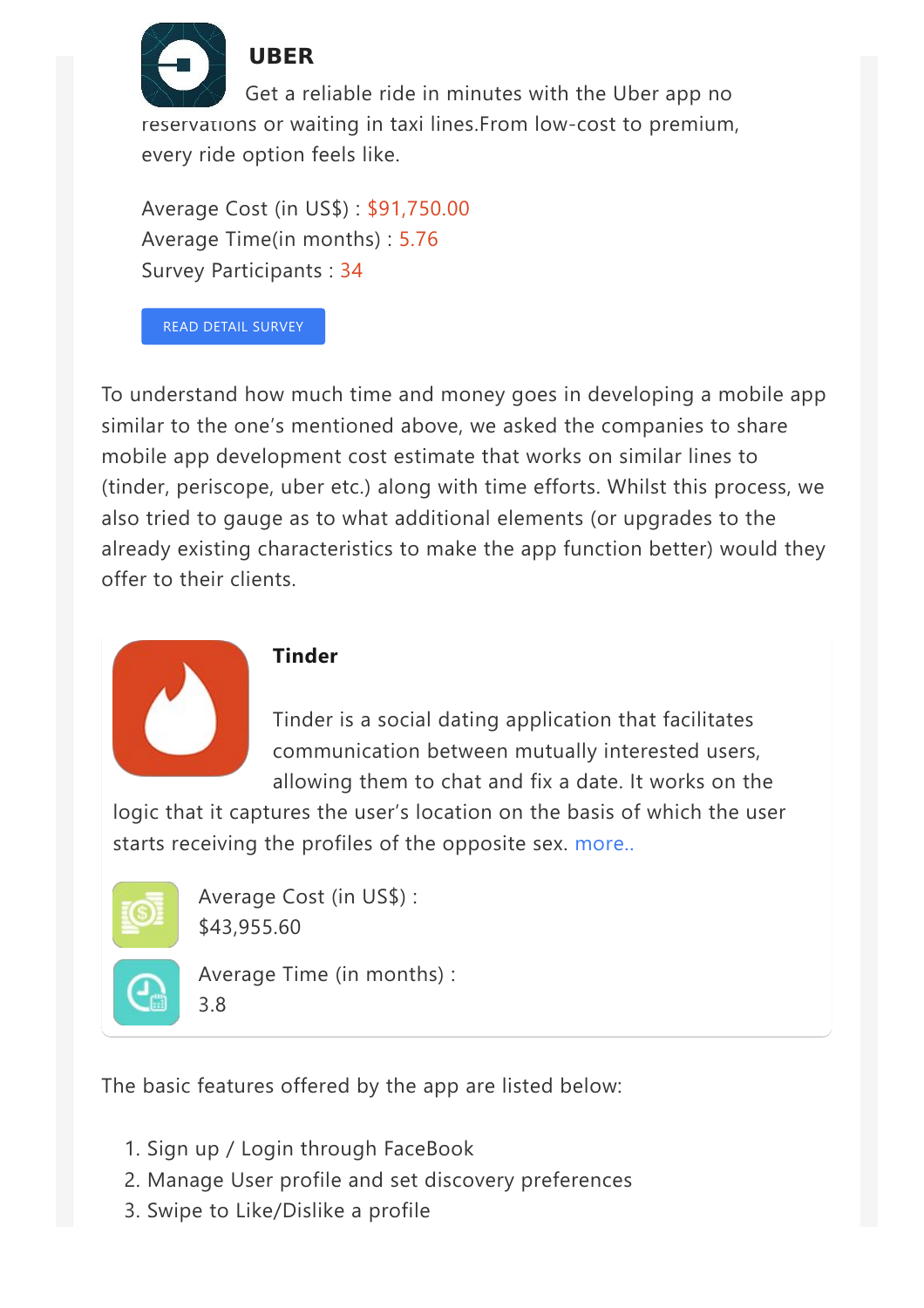- 4. Real Time Chat feature when both users like each other profile
- 5. Notifications/Feeds



Average Time (in Months)

|                | <b>Sr.No Company Name</b>                    | <b>Review</b>        | Cost (in<br><b>US\$)</b> | <b>Timeline (in</b><br><b>Months)</b> |
|----------------|----------------------------------------------|----------------------|--------------------------|---------------------------------------|
| 1              | <b>Indeema Software</b>                      | 5.00(2)<br>Reviews)  | 40000                    | 5.5                                   |
| $\overline{2}$ | <b>Belitsoft</b>                             | 5.00(1)<br>Reviews)  | 20000                    | 6                                     |
| 3              | <b>Reliant Tekk</b>                          | 5.00 (11<br>Reviews) | 15000                    | 3                                     |
| $\overline{4}$ | smartSense Consulting<br>Solutions Pvt. Ltd. | 5.00(1)<br>Reviews)  | 15000                    | $\overline{4}$                        |
| 5              | <b>Multicore Technologies</b>                | 5.00(3)<br>Reviews)  | 45000                    | 5                                     |
| 6              | <b>OnGraph Technologies LLC</b>              | 5.00(3)<br>Reviews)  | 15000                    | $\overline{3}$                        |
| $\overline{7}$ | <b>Sidebench Studios</b>                     | 5.00(6)<br>Reviews)  | 80000                    | 5                                     |
| 8              | <b>Blue Whale Apps</b>                       | 5.00(1)<br>Reviews)  | 87500                    | 3                                     |
| 9              | Ready4S                                      | 5.00(1)              | 20000                    | 2.5                                   |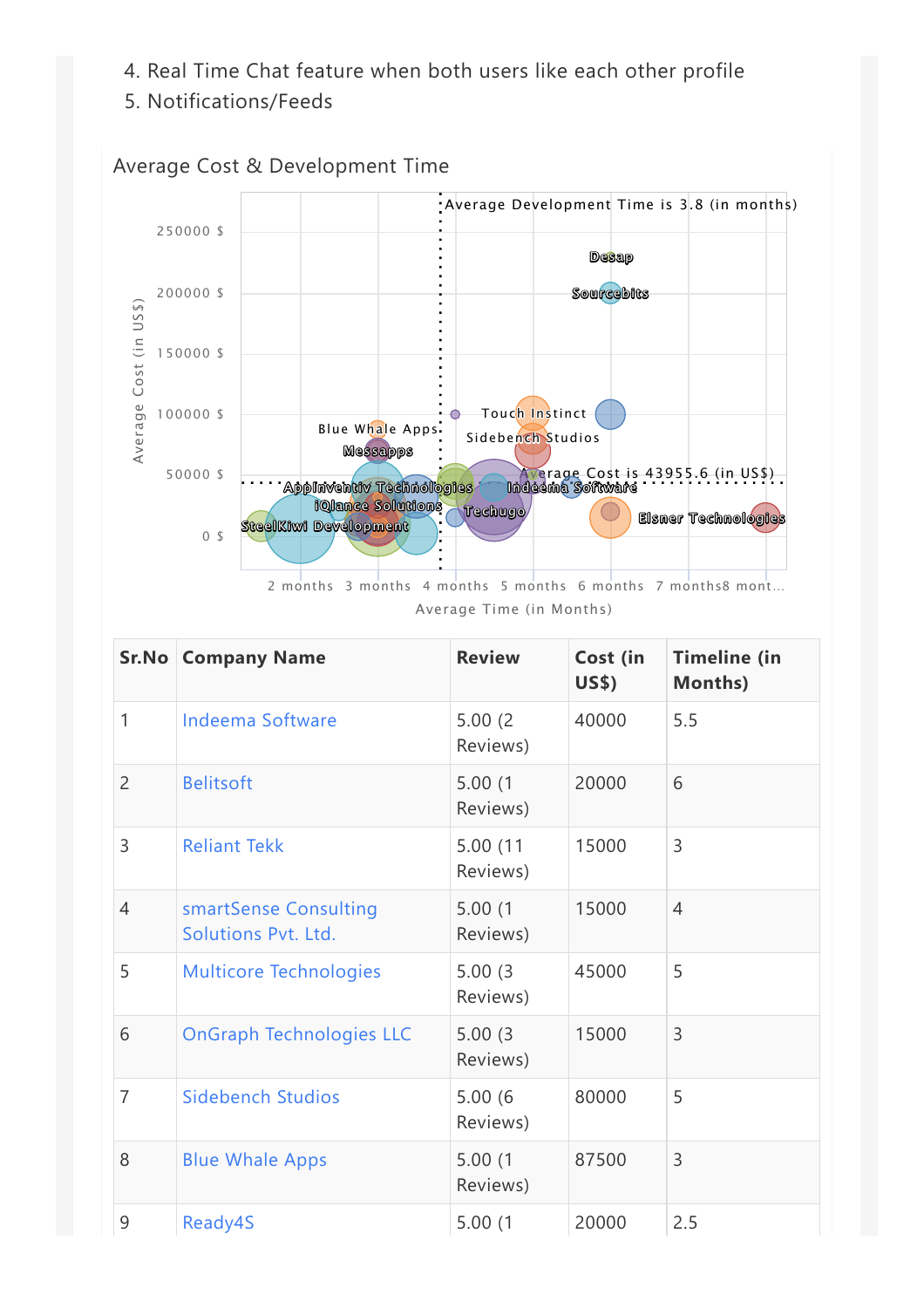|    |                                              | Reviews)              |        |                |
|----|----------------------------------------------|-----------------------|--------|----------------|
| 10 | <b>Vocso Technologies</b>                    | 5.00(5)<br>Reviews)   | 15000  | 3              |
| 11 | <b>Messapps</b>                              | 5.00(2)<br>Reviews)   | 70000  | 3              |
| 12 | <b>iQlance Solutions</b>                     | 5.00(12)<br>Reviews)  | 25000  | 3              |
| 13 | <b>Touch Instinct</b>                        | 4.96 (8<br>Reviews)   | 101000 | 5              |
| 14 | Techugo                                      | 4.96 (33<br>Reviews)  | 20000  | 4.5            |
| 15 | <b>Elsner Technologies</b>                   | 4.95 (5<br>Reviews)   | 15000  | 8              |
| 16 | Sannacode                                    | 4.94 (3<br>Reviews)   | 70000  | 3              |
| 17 | <b>Konstant Infosolutions</b>                | 4.94 (58)<br>Reviews) | 32000  | 4.5            |
| 18 | <b>Smartum Pro</b>                           | 4.93 (9<br>Reviews)   | 70000  | 5              |
| 19 | Complitech Inc.                              | 4.91 (4<br>Reviews)   | 11000  | 2.75           |
| 20 | e-Legion                                     | 4.85 (5<br>Reviews)   | 100000 | 6              |
| 21 | <b>Appus Studio LLC</b>                      | 4.85 (10)<br>Reviews) | 40000  | 4              |
| 22 | <b>SteelKiwi Development</b>                 | 4.83 (6<br>Reviews)   | 8000   | 1.5            |
| 23 | Fluper Ltd.                                  | 4.83 (48)<br>Reviews) | 6000   | $\overline{2}$ |
| 24 | iProgrammer Solutions Private<br>Limited     | 4.81(2)<br>Reviews)   | 12000  | 3              |
| 25 | iQuinceSoft Consulting<br>Services Pvt. Ltd. | 4.81 (9<br>Reviews)   | 45000  | $\overline{4}$ |
| 26 | Mobulous Technologies Pvt<br>Ltd             | 4.79 (40)<br>Reviews) | 10000  | 3              |
| 27 | Dev Technosys Pvt Ltd                        | 4.78 (25)<br>Reviews) | 15000  | 3              |
|    |                                              |                       |        |                |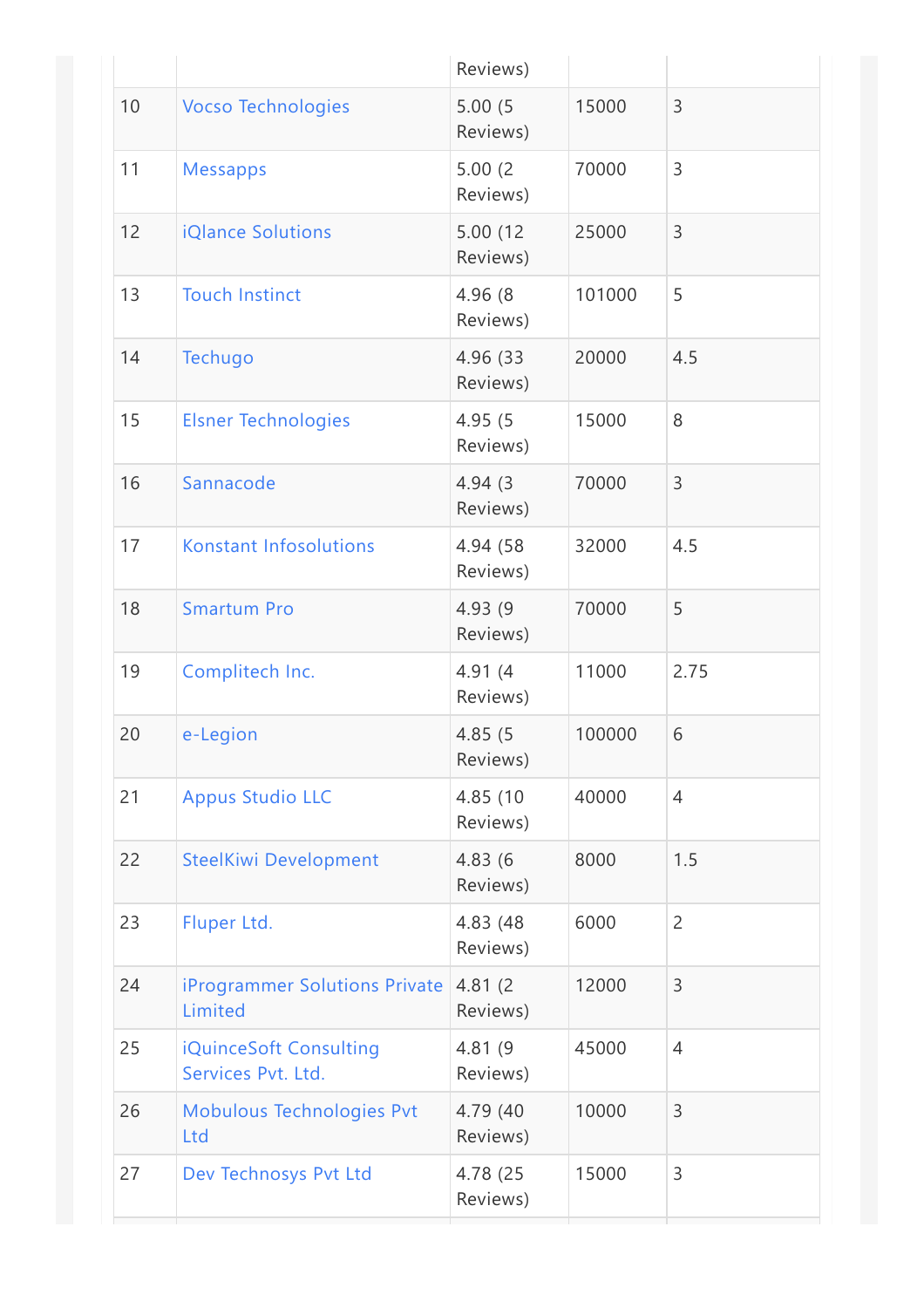| 28 | <b>Matellio</b>                     | 4.78 (8<br>Reviews)   | 15000  | 3              |
|----|-------------------------------------|-----------------------|--------|----------------|
| 29 | iCoderz Solutions Pvt. Ltd.         | 4.76 (28)<br>Reviews) | 25000  | 3              |
| 30 | <b>AppInventiv Technologies</b>     | 4.74 (24)<br>Reviews) | 40000  | 3              |
| 31 | Prismetric Technologies Pvt<br>Ltd  | 4.71 (14)<br>Reviews) | 9000   | 3              |
| 32 | Debut Infotech Pvt. Ltd             | 4.70 (14)<br>Reviews) | 2000   | 3.5            |
| 33 | Dot Com Infoway                     | 4.63 (13<br>Reviews)  | 15000  | 6              |
| 34 | <b>Master Equation Technologies</b> | 4.63(2)<br>Reviews)   | 7500   | $\overline{3}$ |
| 35 | Sourcebits                          | 4.62(2)<br>Reviews)   | 200000 | 6              |
| 36 | Addon Solutions Pvt Ltd.            | 4.59 (4<br>Reviews)   | 7500   | 2.75           |
| 37 | <b>Mobiversal</b>                   | 4.56 (4<br>Reviews)   | 40000  | 4.5            |
| 38 | <b>Clavax Technologies LLC</b>      | 4.35 (15<br>Reviews)  | 32500  | 3.5            |
| 39 | <b>Affle AppStudioz</b>             | 4.17(3)<br>Reviews)   | 25000  | 3              |
| 40 | <b>Fuse Mobile</b>                  | 0.00(0)<br>Reviews)   | 100000 | $\overline{4}$ |
| 41 | <b>Fortune Technology</b>           | 0.00(0)<br>Reviews)   | 50000  | 5              |
| 42 | <b>Nabus Development</b>            | 0.00(0)<br>Reviews)   | 32000  | 3              |
| 43 | <b>Desap</b>                        | 0.00(0)<br>Reviews)   | 230000 | 6              |

The new features that can be added to a mobile application are as follows: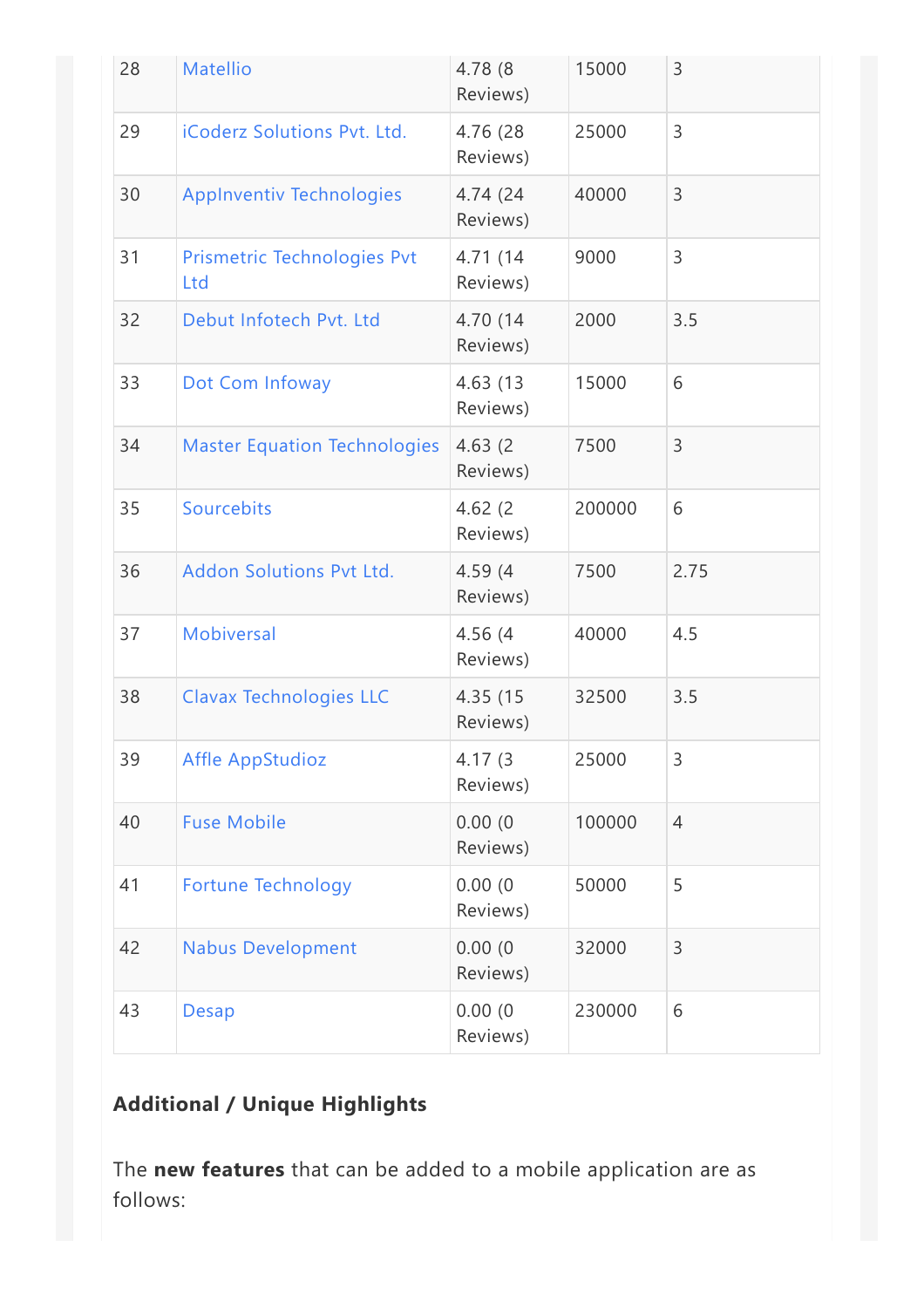- 1. Geopositioning
- 2. Voice Chat
- 3. Real Time Chat
- 4. Great UI
- 5. Secured Text Chat
- 6. VoIP Calling Facility
- 7. Better Match Making Algorithm
- 8. Advanced Content Moderation by backing up with a Robust admin panel
- 9. Social Shares
- 10. Navigation to Other Users
- 11. Gamification
- 12. Point System for non paid users when they use app they will get points and can redeem them for 1‐2 days
- 13. Free Paid Memberships
- 14. Location Search
- 15. Multi‐Lingual
- 16. Behavior Analysis
- 17. Social Network Integration
- 18. Acquaintance Representation
- 19. GeoTagging
- 20. Gifting Market Place
- 21. Registration through Social Media Platforms

<span id="page-7-0"></span>

### Periscope

Periscope is a live audio and video streaming platform. It allows you to watch and broadcast live video from all across the globe, enabling to save the

video stream to be viewed later for up to 24 hrs.



Average Cost (in US\$) : \$64,557.10

Average Time (in months) : 4.39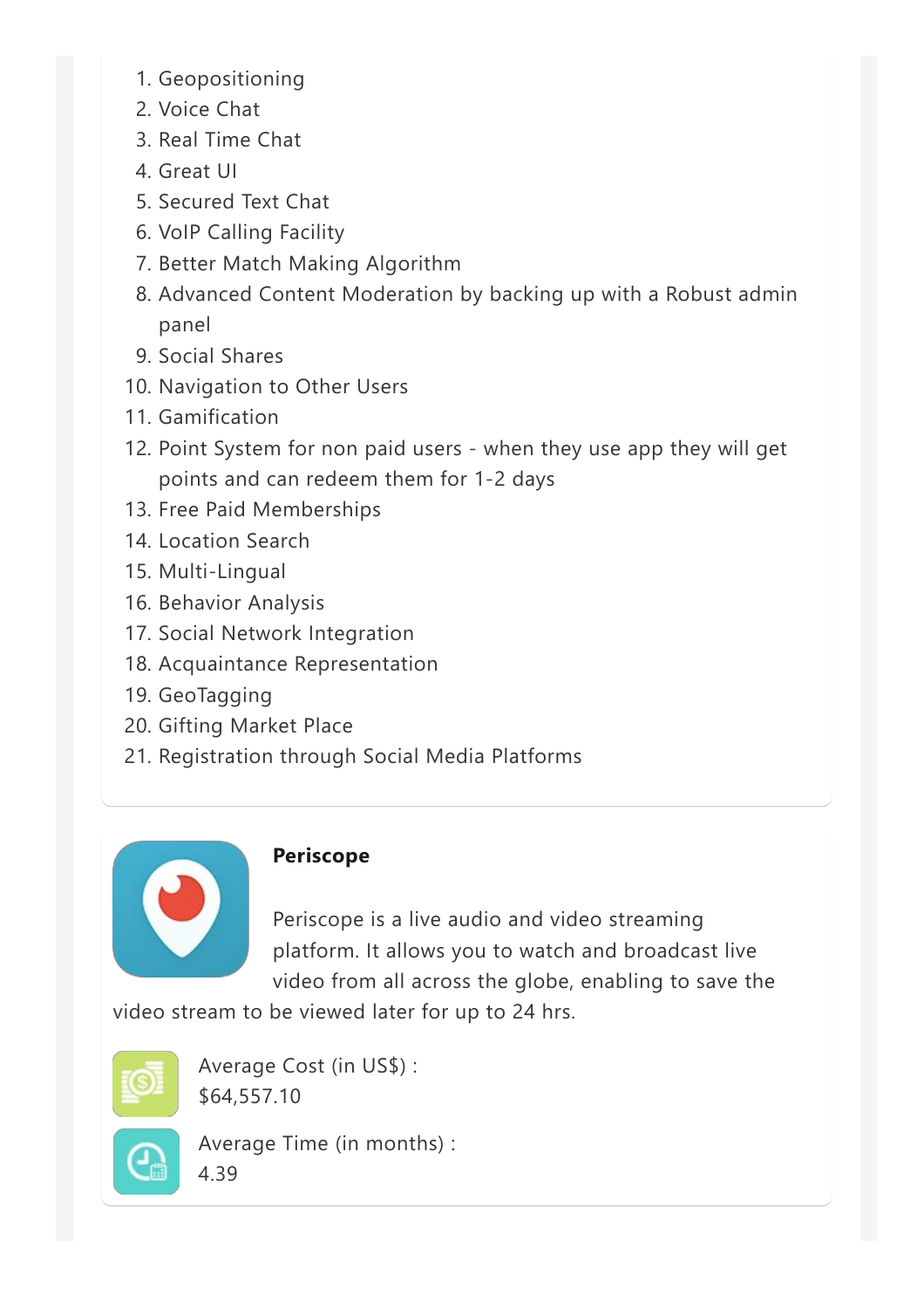The basic features offered by the app are listed below:

- 1. Sign Up / Login through Twitter
- 2. Manage user profile and stats about who you follow, how many followers and the number of broadcast sessions
- 3. Announcements about Live broadcasts from people you follow on Twitter
- 4. Information about all live broadcast sessions across the globe
- 5. Manage User profile
- 6. Once a video broadcast starts, an invitation message is send to all twitter followers and periscope followers to join
- 7. Real time interaction with people



|  |  |  |  | Average Cost & Development Time |  |
|--|--|--|--|---------------------------------|--|
|--|--|--|--|---------------------------------|--|

|               | <b>Sr.No   Company Name</b> | <b>Review</b>        | Cost (in<br><b>US\$)</b> | <b>Timeline (in</b><br><b>Months)</b> |
|---------------|-----------------------------|----------------------|--------------------------|---------------------------------------|
|               | <b>Indeema Software</b>     | 5.00(2)<br>Reviews)  | 30000                    | 4.5                                   |
| $\mathcal{P}$ | <b>Belitsoft</b>            | 5.00(1)<br>Reviews)  | 20000                    | 5                                     |
| 3             | <b>Reliant Tekk</b>         | 5.00 (11<br>Reviews) | 25000                    | 3.5                                   |
| 4             | smartSense Consulting       | 5.00(1)              | 30000                    | 6.5                                   |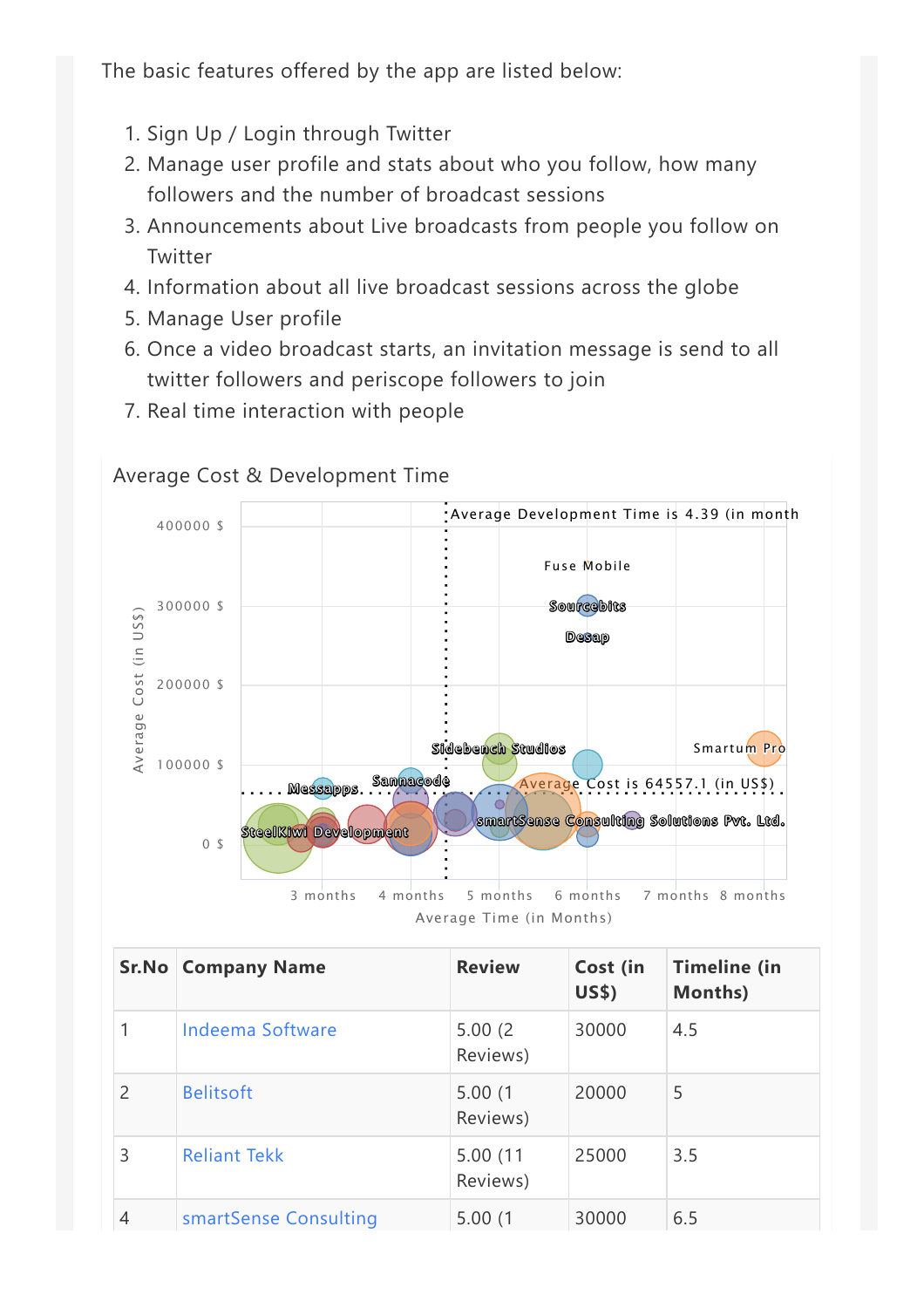|                | Solutions Pvt. Ltd.                          | Reviews)              |        |                |
|----------------|----------------------------------------------|-----------------------|--------|----------------|
| 5              | <b>Multicore Technologies</b>                | 5.00(3)<br>Reviews)   | 30000  | 3              |
| 6              | <b>OnGraph Technologies LLC</b>              | 5.00(3)<br>Reviews)   | 25000  | 6              |
| $\overline{7}$ | <b>Sidebench Studios</b>                     | 5.00(6)<br>Reviews)   | 120000 | 5              |
| 8              | <b>Messapps</b>                              | 5.00(2)<br>Reviews)   | 70000  | 3              |
| 9              | <b>iQlance Solutions</b>                     | 5.00(12)<br>Reviews)  | 24000  | 2.5            |
| 10             | <b>Touch Instinct</b>                        | 4.96 (8<br>Reviews)   | 101000 | 5              |
| 11             | <b>Techugo</b>                               | 4.96 (33<br>Reviews)  | 30000  | 5.5            |
| 12             | Sannacode                                    | 4.94 (3<br>Reviews)   | 80000  | $\overline{4}$ |
| 13             | <b>Konstant Infosolutions</b>                | 4.94 (58<br>Reviews)  | 42000  | 5.5            |
| 14             | <b>Smartum Pro</b>                           | 4.93 (9<br>Reviews)   | 120000 | 8              |
| 15             | e-Legion                                     | 4.85 (5<br>Reviews)   | 100000 | 6              |
| 16             | <b>Appus Studio LLC</b>                      | 4.85 (10)<br>Reviews) | 42000  | 4.5            |
| 17             | <b>SteelKiwi Development</b>                 | 4.83 (6<br>Reviews)   | 15000  | 3              |
| 18             | Fluper Ltd.                                  | 4.83 (48<br>Reviews)  | 7500   | 2.5            |
| 19             | iProgrammer Solutions Private<br>Limited     | 4.81(2)<br>Reviews)   | 12000  | $\overline{3}$ |
| 20             | iQuinceSoft Consulting<br>Services Pvt. Ltd. | 4.81 (9<br>Reviews)   | 55000  | $\overline{4}$ |
| 21             | Dev Technosys Pvt Ltd                        | 4.78 (25<br>Reviews)  | 20000  | $\overline{4}$ |
| 22             | <b>Matellio</b>                              | 4.78 (8)<br>Reviews)  | 18000  | 3              |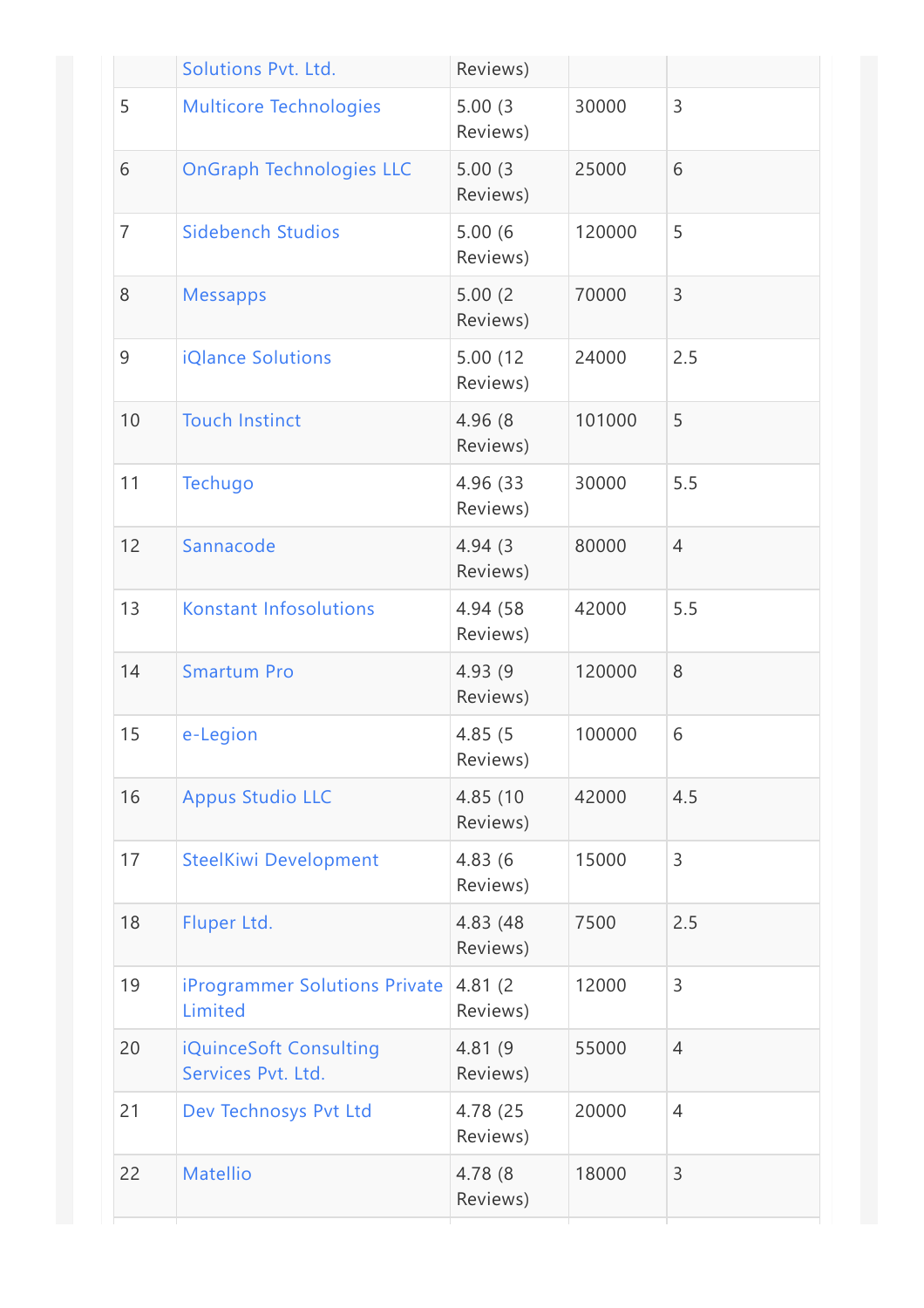| 23 | iCoderz Solutions Pvt. Ltd.         | 4.76 (28<br>Reviews) | 40000  | 5              |
|----|-------------------------------------|----------------------|--------|----------------|
| 24 | Prismetric Technologies Pvt<br>Ltd  | 4.71 (14<br>Reviews) | 12000  | $\overline{4}$ |
| 25 | Debut Infotech Pvt. Ltd             | 4.70 (14<br>Reviews) | 25000  | $\overline{4}$ |
| 26 | <b>Master Equation Technologies</b> | 4.63(2)<br>Reviews)  | 10000  | 6              |
| 27 | <b>Sourcebits</b>                   | 4.62(2)<br>Reviews)  | 300000 | 6              |
| 28 | <b>Addon Solutions Pyt Ltd.</b>     | 4.59 (4<br>Reviews)  | 7500   | 2.75           |
| 29 | <b>Clavax Technologies LLC</b>      | 4.35 (15<br>Reviews) | 37500  | 4.5            |
| 30 | <b>Fuse Mobile</b>                  | 0.00(0)<br>Reviews)  | 350000 | 6              |
| 31 | <b>Fortune Technology</b>           | 0.00(0)<br>Reviews)  | 50000  | 5              |
| 32 | <b>Nabus Development</b>            | 0.00(0)<br>Reviews)  | 20000  | $\overline{3}$ |
| 33 | <b>Desap</b>                        | 0.00(0)<br>Reviews)  | 260000 | 6              |

The new features that can be added to a mobile application are as follows:

- 1. Better UI and UX
- 2. Better Quality Videos
- 3. Social Network Advanced Integration
- 4. Implement Gamification to Engage Users to Use App on a Daily Basis
- 5. Recommendation Engine for Followers
- 6. Payment Gateway for Ordered Videos
- 7. Live Video Stream Custom Library which works on 2G Networks also
- 8. Real Time Chat
- 9. User Account
- 10. Follow Other Users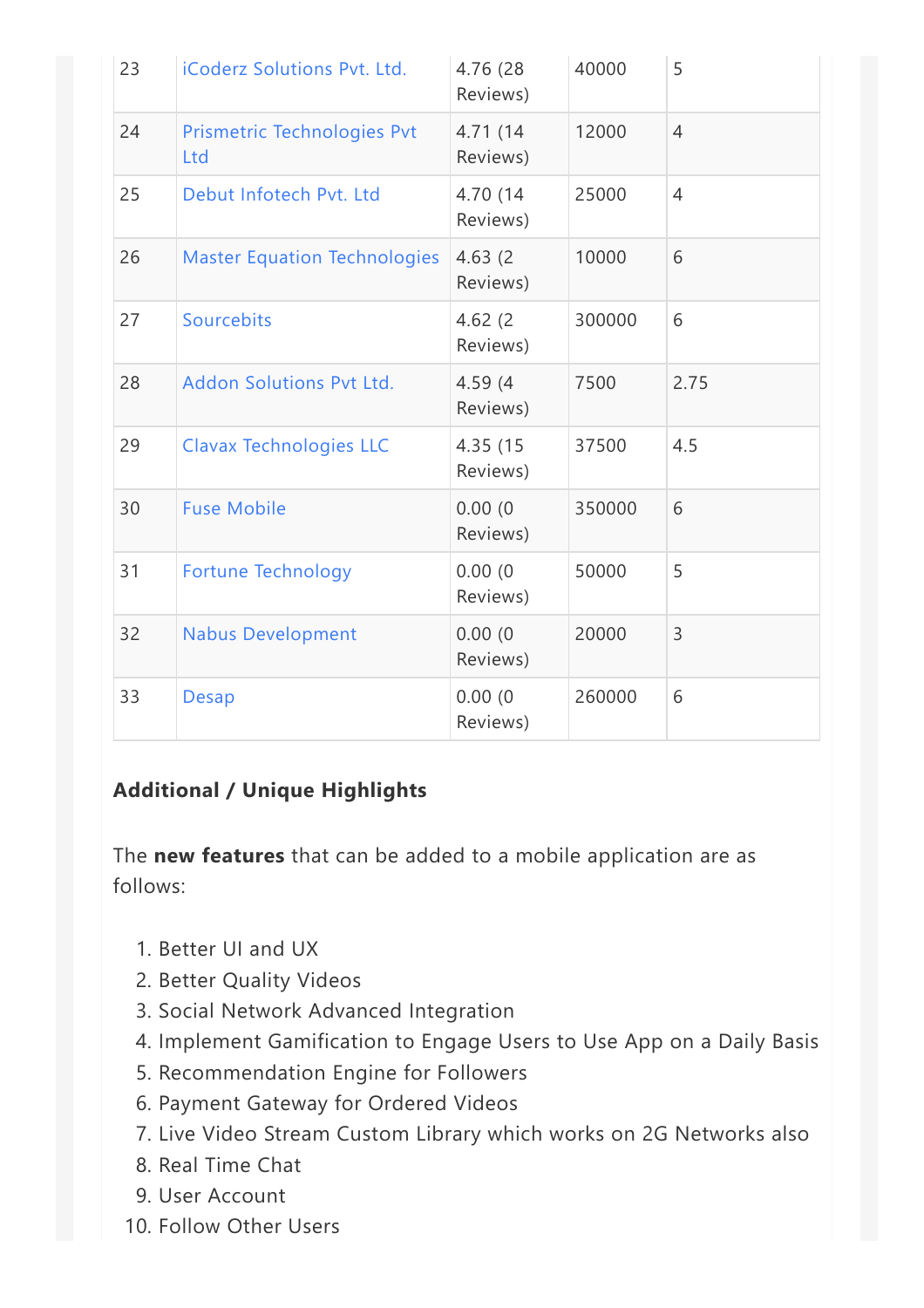- 11. Geo Tagging
- 12. Ability to save the video in the cloud for future viewing
- 13. User interaction to know more about the location uploaded
- 14. User Profile
- 15. Access to Video Camera
- 16. Streaming Video View
- 17. Publish video on YouTube

<span id="page-11-0"></span>

#### WhatsApp

Being a real time messaging app, WhatsApp is social networking and messaging application allowing one user to share text, audio, video, image and make free

voice calls to other users.



Average Cost (in US\$) : \$71,157.10

Average Time (in months) :

The basic features offered by the app are listed below:

1. Sign up / Login

4.74

- 2. Update User Profile and set security preferences
- 3. Automatic sync of contacts from phone book
- 4. Sharing of image, video, location, contacts, audio
- 5. Pay for friend (email link, pay), change number, delete my account, network usage, tell a friend
- 6. Backup conversation, delete/clear/archive all conversations
- 7. Notifications (contact and group)
- 8. Trimming of videos
- 9. Voice calling

|           | Average Development Time is 4.74 (in |
|-----------|--------------------------------------|
| 400000 \$ |                                      |
|           |                                      |
|           |                                      |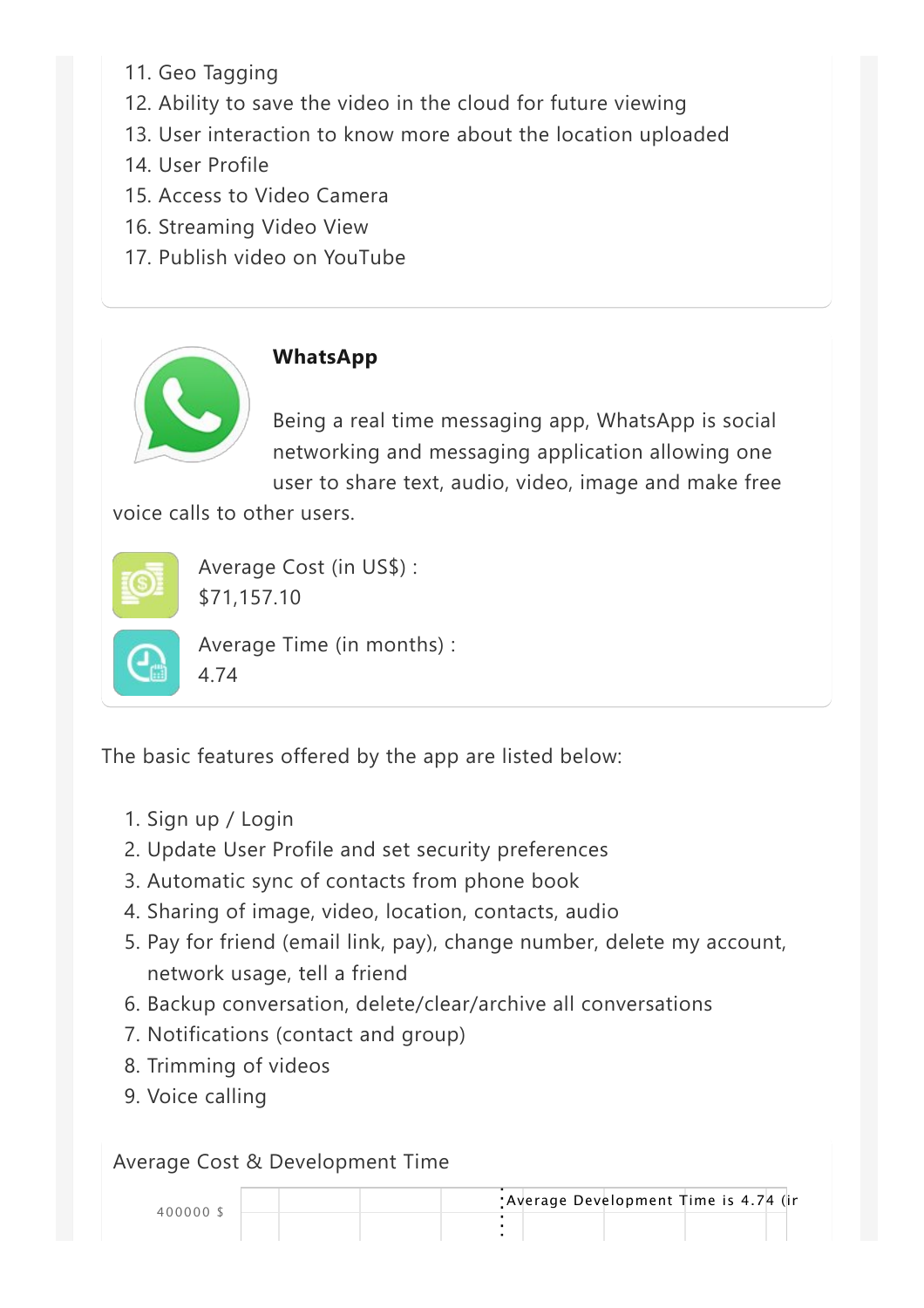

Average Time (in Months)

|                | <b>Sr.No Company Name</b>                    | <b>Review</b>        | Cost (in<br><b>US\$)</b> | <b>Timeline (in</b><br><b>Months)</b> |
|----------------|----------------------------------------------|----------------------|--------------------------|---------------------------------------|
| $\mathbf{1}$   | <b>Indeema Software</b>                      | 5.00(2)<br>Reviews)  | 50000                    | 6                                     |
| $\overline{2}$ | <b>Belitsoft</b>                             | 5.00(1)<br>Reviews)  | 25000                    | 8                                     |
| 3              | <b>Reliant Tekk</b>                          | 5.00 (11<br>Reviews) | 15000                    | 3                                     |
| $\overline{4}$ | smartSense Consulting<br>Solutions Pvt. Ltd. | 5.00(1)<br>Reviews)  | 30000                    | 5                                     |
| 5              | <b>Multicore Technologies</b>                | 5.00(3)<br>Reviews)  | 60000                    | 5                                     |
| 6              | <b>OnGraph Technologies LLC</b>              | 5.00(3)<br>Reviews)  | 15000                    | $\overline{2}$                        |
| $\overline{7}$ | <b>Sidebench Studios</b>                     | 5.00(6)<br>Reviews)  | 100000                   | 5                                     |
| 8              | <b>Messapps</b>                              | 5.00(2)<br>Reviews)  | 50000                    | $\overline{2}$                        |
| 9              | <b>iQlance Solutions</b>                     | 5.00 (12<br>Reviews) | 45000                    | 2.5                                   |
| 10             | <b>Touch Instinct</b>                        | 4.96 (8<br>Reviews)  | 151000                   | $\overline{7}$                        |
| 11             | Techugo                                      | 4.96 (33<br>Reviews) | 20000                    | 3.5                                   |
| 12             | Elsner Technologies pvt Itd                  | 4.95 (5              | 10000                    | $\overline{4}$                        |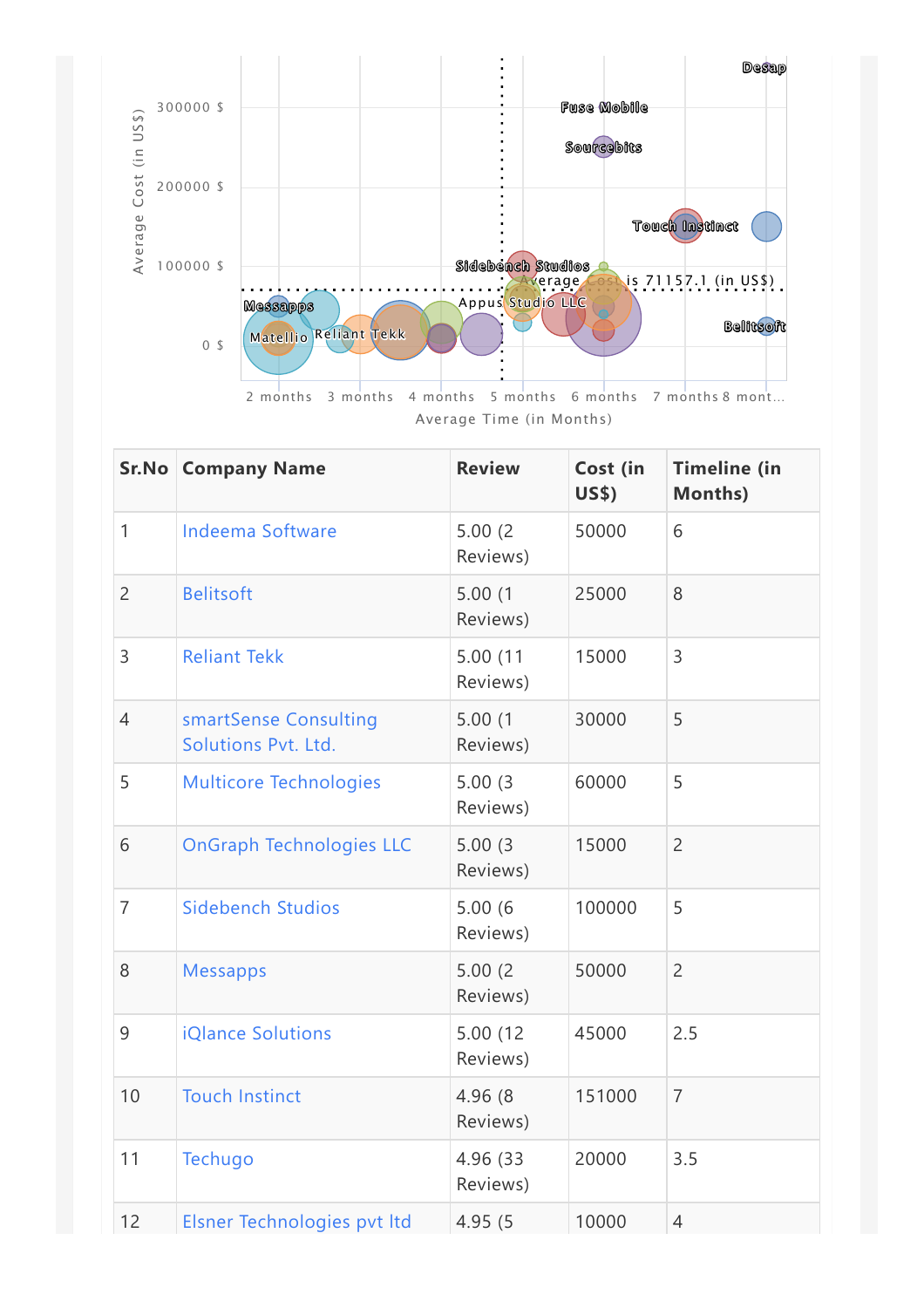|    |                                                 | Reviews)              |        |                |
|----|-------------------------------------------------|-----------------------|--------|----------------|
| 13 | Sannacode                                       | 4.94 (3<br>Reviews)   | 150000 | 7              |
| 14 | <b>Konstant Infosolutions</b>                   | 4.94 (58)<br>Reviews) | 35000  | 6              |
| 15 | <b>Smartum Pro</b>                              | 4.93 (9<br>Reviews)   | 75000  | 6              |
| 16 | Complitech Inc.                                 | 4.91 (4<br>Reviews)   | 9000   | 2.75           |
| 17 | e-Legion                                        | 4.85 (5<br>Reviews)   | 150000 | 8              |
| 18 | <b>Appus Studio LLC</b>                         | 4.85 (10)<br>Reviews) | 55000  | 5              |
| 19 | <b>SteelKiwi Development</b>                    | 4.83 (6<br>Reviews)   | 9000   | $\overline{2}$ |
| 20 | Fluper Ltd.                                     | 4.83 (48)<br>Reviews) | 8500   | $\overline{2}$ |
| 21 | <b>iProgrammer Solutions Private</b><br>Limited | 4.81(2)<br>Reviews)   | 20000  | 6              |
| 22 | iQuinceSoft Consulting<br>Services Pvt. Ltd.    | 4.81 (9<br>Reviews)   | 65000  | 5              |
| 23 | Dev Technosys Pvt Ltd                           | 4.78 (25<br>Reviews)  | 18000  | 3.5            |
| 24 | <b>Matellio</b>                                 | 4.78 (8)<br>Reviews)  | 10000  | $\overline{2}$ |
| 25 | iCoderz Solutions Pvt. Ltd.                     | 4.76 (28)<br>Reviews) | 55000  | 6              |
| 26 | Prismetric Technologies Pvt<br>Ltd              | 4.71 (14)<br>Reviews) | 15000  | 4.5            |
| 27 | Debut Infotech Pvt. Ltd                         | 4.70 (14<br>Reviews)  | 30000  | $\overline{4}$ |
| 28 | Sourcebits                                      | 4.62(2)<br>Reviews)   | 250000 | 6              |
| 29 | <b>Addon Solutions Pvt Ltd.</b>                 | 4.59 (4<br>Reviews)   | 10000  | $\overline{4}$ |
| 30 | <b>Clavax Technologies LLC</b>                  | 4.35 (15<br>Reviews)  | 40000  | 5.5            |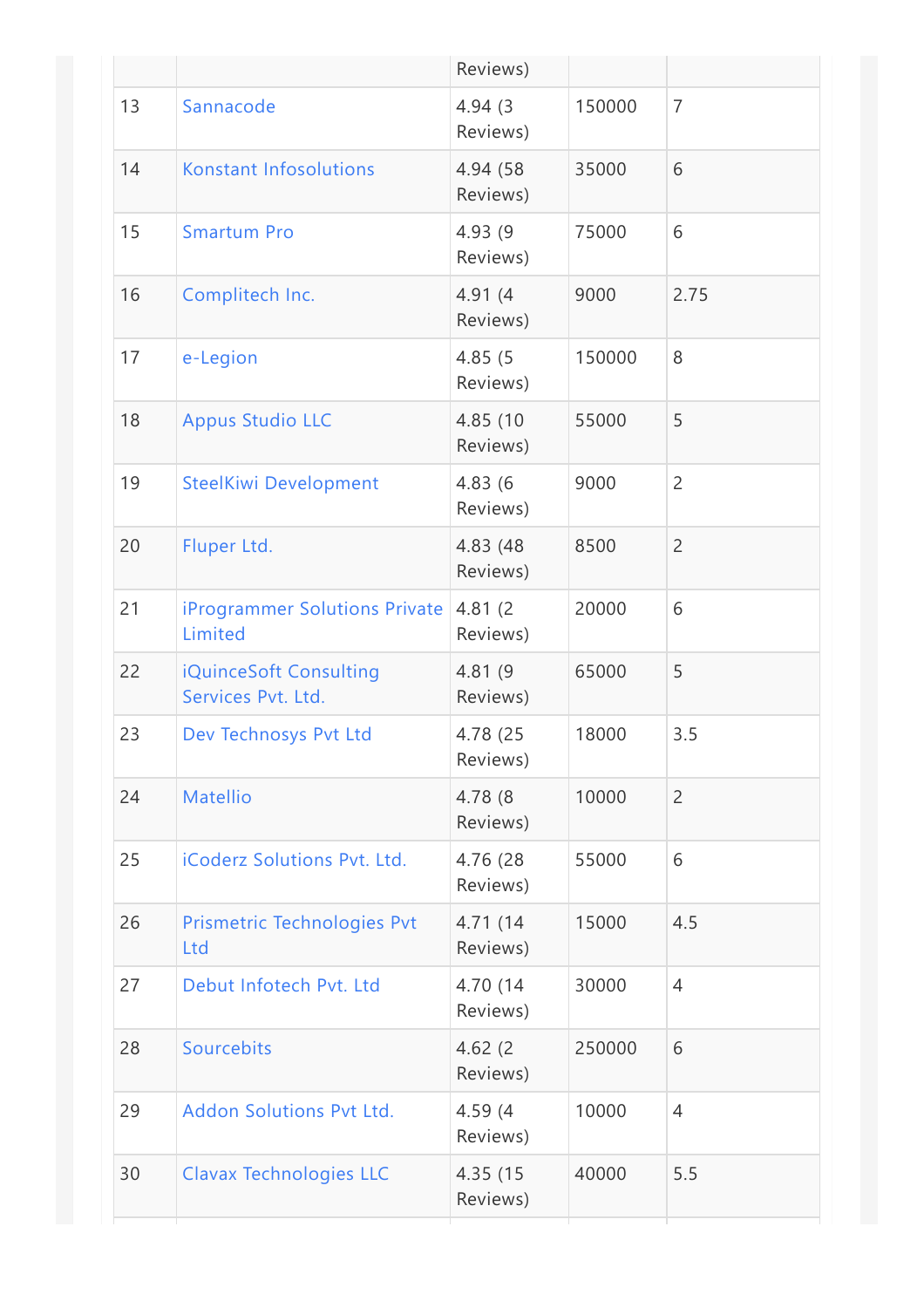| 31 | <b>Fuse Mobile</b>        | 0.00(0)<br>Reviews) | 300000 | 6 |
|----|---------------------------|---------------------|--------|---|
| 32 | <b>Fortune Technology</b> | 0.00(0)<br>Reviews) | 100000 | 6 |
| 33 | <b>Nabus Development</b>  | 0.00(0)<br>Reviews) | 40000  | 6 |
| 34 | Desap                     | 0.00(0)<br>Reviews) | 350000 | 8 |

The new features that can be added to a mobile application are as follows:

- 1. Video Calls
- 2. Payment from mobile carrier
- 3. Image processing and storage
- 4. Video Processing and storage
- 5. Add Stickers and Auto Suggestion of Stickers by matching keywords
- 6. Audio Conference Call
- 7. Advanced Content Moderation by backing up with a Robust admin panel
- 8. Location based features to find others to chat
- 9. Live Video Stream Custom Library which works on 2G Networks also
- 10. Secret Chat Feature
- 11. Dialler (calls to any phone number) from the App
- 12. Social Media Integration
- 13. Data privacy ‐ If one user wants to add another, he/she need to send request and the other part has to accept it

<span id="page-14-0"></span>

# QuizUp

QuizUp is a multi player gaming application where one user competes against another during different rounds of timed multiple‐choice questions of various

topics. The QuizUp app offers immensely populated database of 600,000+ questions across 1200 categories to choose from. more..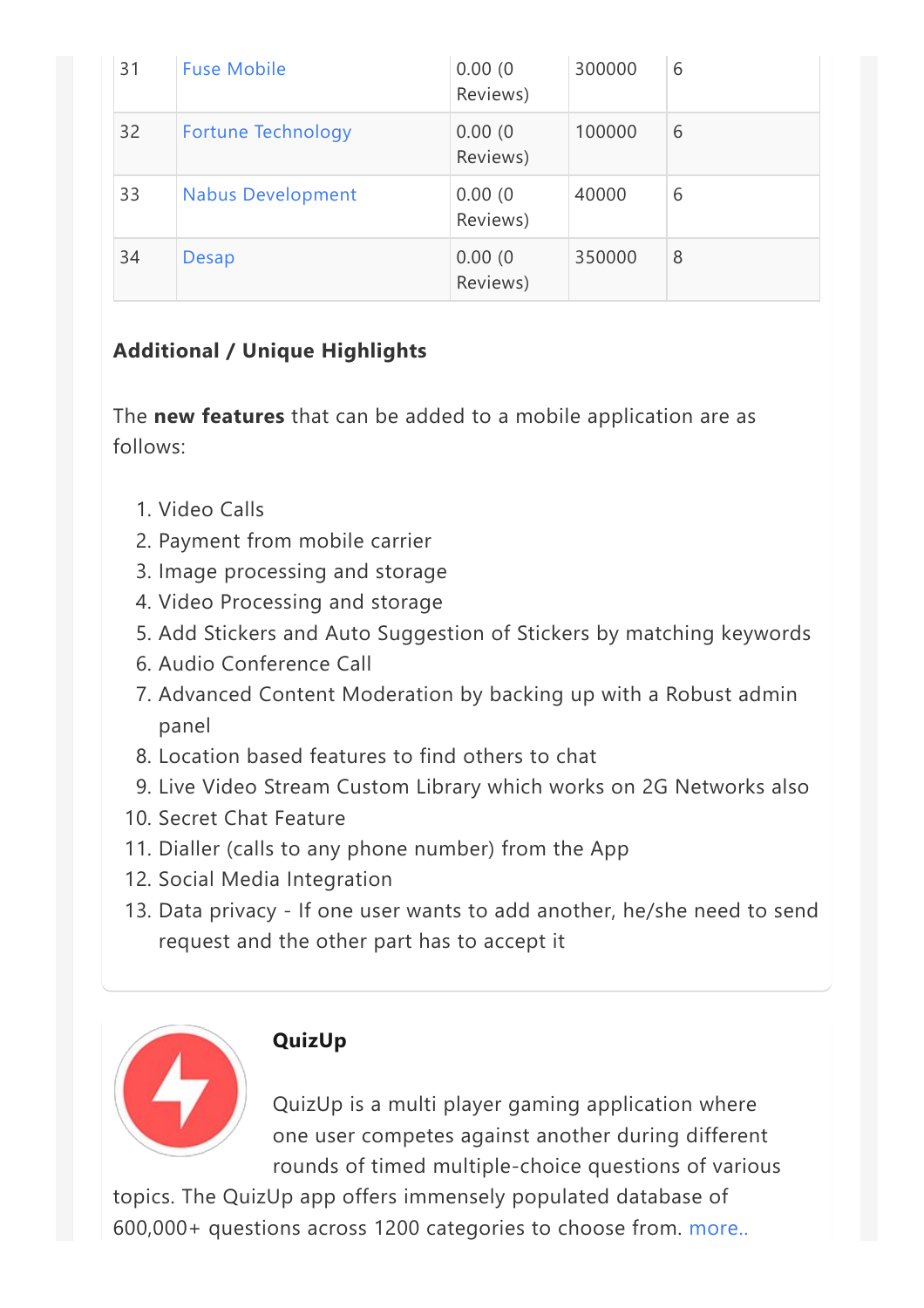

Average Cost (in US\$) : \$70,983.90

Average Time (in months) : 4.85

The basic features offered by the app are listed below:

- 1. Sign up / Login
- 2. Set Preferences and User Profile
- 3. Home screen showing feeds from other users
- 4. Search Users
- 5. Search Topics and see details for the topic
- 6. Multiplayer Game Play
- 7. Result Screen
- 8. Topic Ranking Screen



Sr.No Company Name Review Cost (in US\$) **Timeline (in Months**) 1 [Belitsoft](https://www.goodfirms.co/company/belitsoft) 5.00 (1 Reviews) 15000 6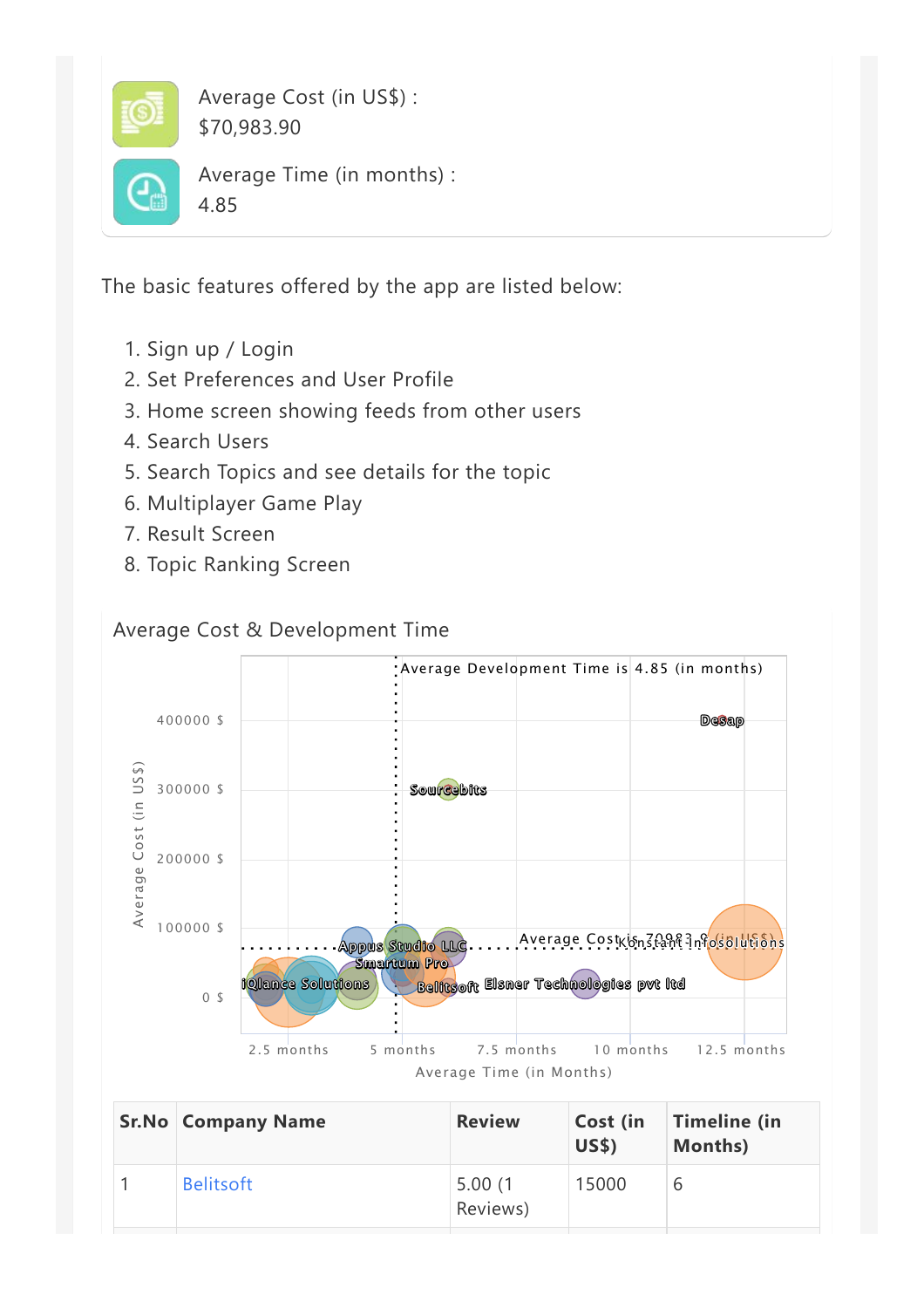| $\overline{2}$ | <b>Reliant Tekk</b>                          | 5.00 (11<br>Reviews)  | 25000 | $\overline{4}$ |
|----------------|----------------------------------------------|-----------------------|-------|----------------|
| 3              | smartSense Consulting<br>Solutions Pvt. Ltd. | 5.00(1)<br>Reviews)   | 30000 | 5              |
| $\overline{4}$ | <b>Multicore Technologies</b>                | 5.00(3)<br>Reviews)   | 35000 | 5              |
| 5              | <b>OnGraph Technologies LLC</b>              | 5.00(3)<br>Reviews)   | 15000 | $\overline{2}$ |
| 6              | <b>Sidebench Studios</b>                     | 5.00(6)<br>Reviews)   | 80000 | $\overline{4}$ |
| 7              | <b>iQlance Solutions</b>                     | 5.00 (12)<br>Reviews) | 20000 | $\overline{2}$ |
| 8              | <b>Touch Instinct</b>                        | 4.96 (8<br>Reviews)   | 81000 | 5              |
| 9              | <b>Techugo</b>                               | 4.96 (33<br>Reviews)  | 30000 | 5.5            |
| 10             | Elsner Technologies pvt Itd                  | 4.95 (5<br>Reviews)   | 20000 | 9              |
| 11             | Sannacode                                    | 4.94 (3<br>Reviews)   | 40000 | $\overline{2}$ |
| 12             | <b>Konstant Infosolutions</b>                | 4.94 (58)<br>Reviews) | 80000 | 12.5           |
| 13             | <b>Smartum Pro</b>                           | 4.93 (9<br>Reviews)   | 50000 | 5              |
| 14             | e-Legion                                     | 4.85 (5<br>Reviews)   | 80000 | 6              |
| 15             | <b>Appus Studio LLC</b>                      | 4.85 (10)<br>Reviews) | 75000 | 5              |
| 16             | <b>SteelKiwi Development</b>                 | 4.83 (6<br>Reviews)   | 10000 | $\overline{2}$ |
| 17             | Fluper Ltd.                                  | 4.83 (48)<br>Reviews) | 8000  | 2.5            |
| 18             | iQuinceSoft Consulting<br>Services Pvt. Ltd. | 4.81 (9<br>Reviews)   | 70000 | 6              |
| 19             | Dev Technosys Pvt Ltd                        | 4.78 (25<br>Reviews)  | 14000 | 3              |
| 20             | <b>Matellio</b>                              | 4.78 (8<br>Reviews)   | 13000 | $\overline{2}$ |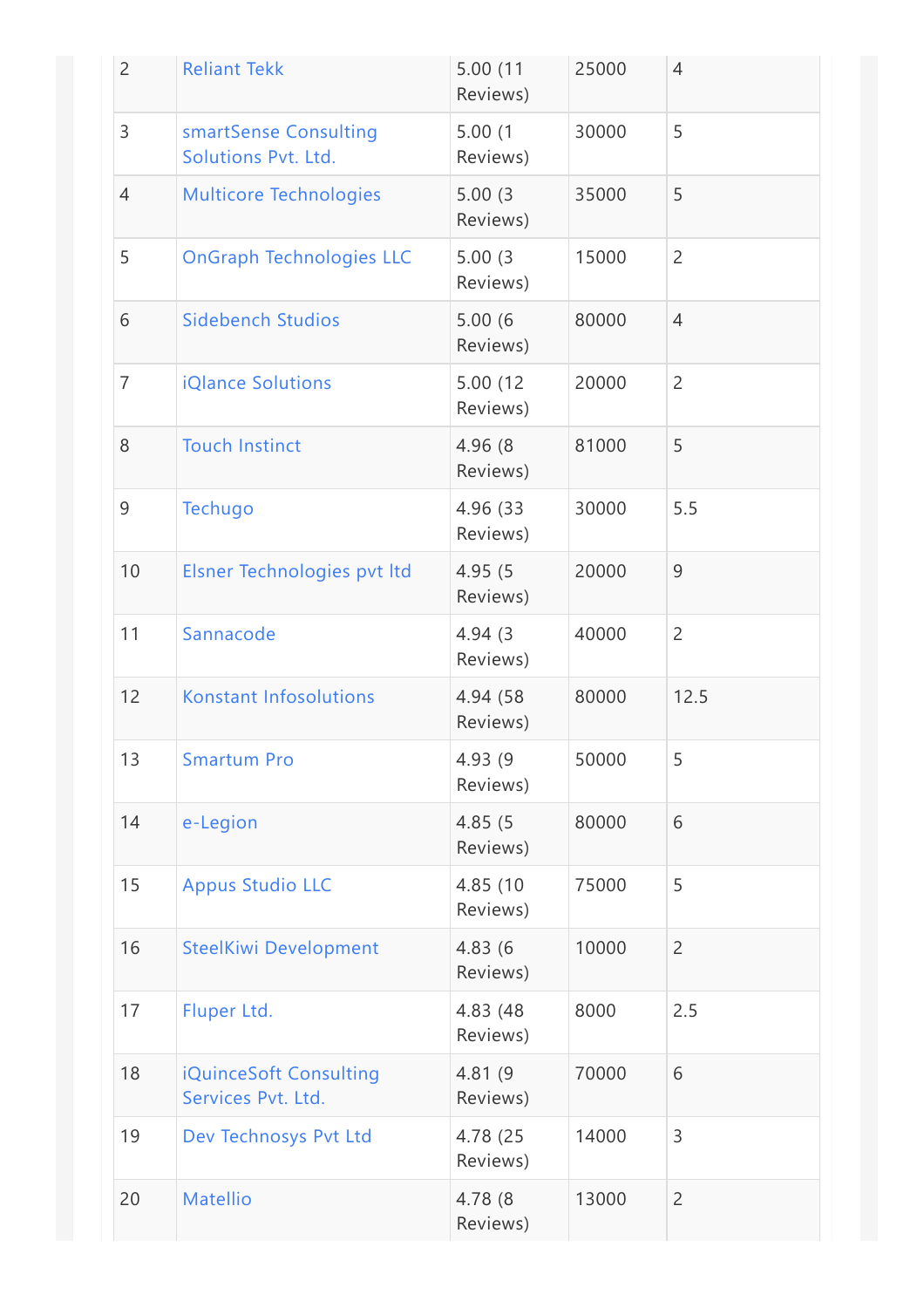| 21 | iCoderz Solutions Pvt. Ltd.        | 4.76 (28)<br>Reviews) | 20000  | 3              |
|----|------------------------------------|-----------------------|--------|----------------|
| 22 | Prismetric Technologies Pvt<br>Ltd | 4.71 (14)<br>Reviews) | 14000  | $\overline{4}$ |
| 23 | Debut Infotech Pvt. Ltd            | 4.70 (14<br>Reviews)  | 35000  | 5              |
| 24 | Sourcebits                         | 4.62(2)<br>Reviews)   | 300000 | 6              |
| 25 | <b>Addon Solutions Pyt Ltd.</b>    | 4.59 (4)<br>Reviews)  | 12000  | 3              |
| 26 | <b>Clavax Technologies LLC</b>     | 4.35 (15<br>Reviews)  | 47500  | 5.5            |
| 27 | <b>Fuse Mobile</b>                 | 0.00(0)<br>Reviews)   | 300000 | 6              |
| 28 | <b>Fortune Technology</b>          | 0.00(0)<br>Reviews)   | 50000  | 5              |
| 29 | <b>Desap</b>                       | 0.00(0)<br>Reviews)   | 400000 | 12             |

The new features that can be added to a mobile application are as follows:

- 1. Stability
- 2. Different Challenge Modes
- 3. Better UI and UX
- 4. Points system for answers or votes etc.
- 5. Robust Admin panel to manage questions
- 6. Image/Video questions
- 7. Statistics
- 8. Sharing Score and Rank among FaceBook friends
- 9. Social Network Integration
- 10. System to integrate question and answers automatically depending on each country
- 11. Cheat codes, Buy Levels to win against friends. etc
- 12. Easy games so more people participate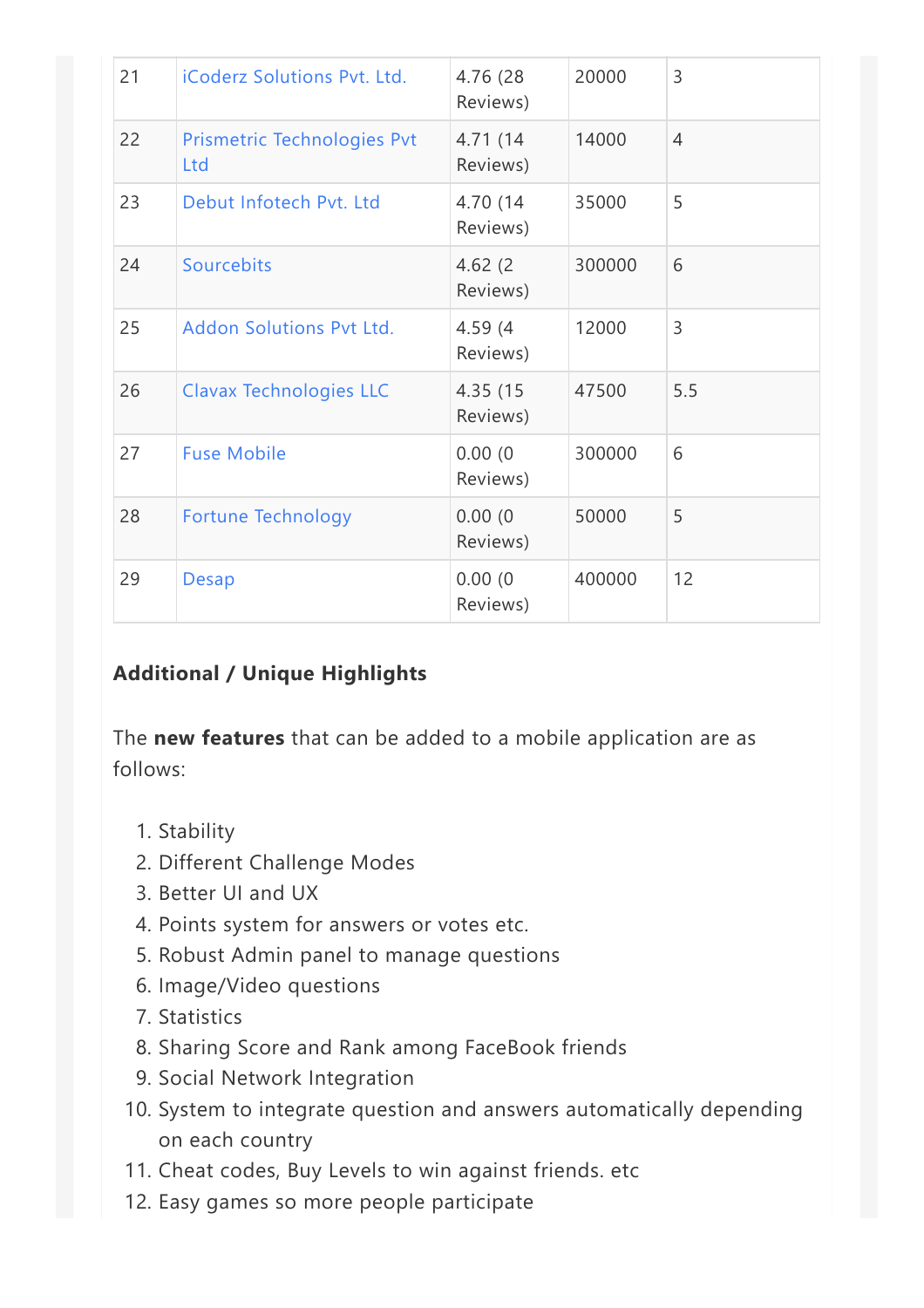- 13. Location based search to identify people with similar interest
- 14. Networking between people who compete via chat

<span id="page-18-0"></span>

#### Instagram

Instagram is a smartphone mobile application for photo and video sharing. The app offers a unique experience of sharing real life experiences and

moments on social media through photos and videos. The most important feature of the app is to take photo/video and edit it. more..



Average Cost (in US\$) : \$76,828.60



Average Time (in months) : 4.87

The basic features offered by the app are listed below:

- 1. Sign Up/Login and Manage Profile
- 2. Home page with Live Feed
- 3. Search People
- 4. Search Photos
- 5. Follow People
- 6. Add Photos/Videos with description
- 7. Share Photo/Video
- 8. Sending Photo/Video directly to a specific person

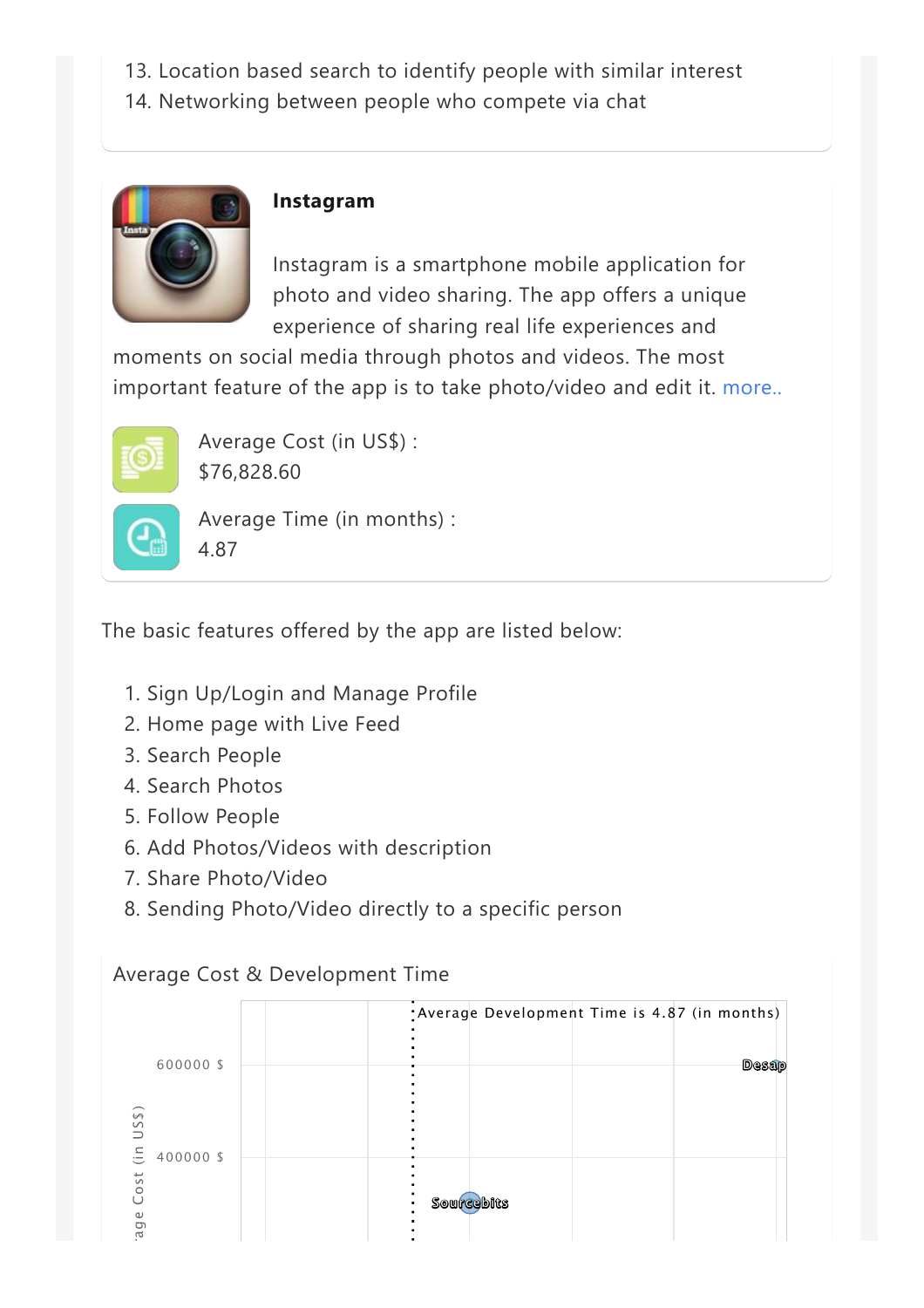

Average Time (in Months)

|                | <b>Sr.No Company Name</b>                    | <b>Review</b>         | Cost (in<br><b>US\$)</b> | <b>Timeline (in</b><br><b>Months)</b> |
|----------------|----------------------------------------------|-----------------------|--------------------------|---------------------------------------|
| 1              | <b>Indeema Software</b>                      | 5.00(2)<br>Reviews)   | 60000                    | 6                                     |
| $\overline{2}$ | <b>Belitsoft</b>                             | 5.00(1)<br>Reviews)   | 15000                    | 5                                     |
| 3              | <b>Reliant Tekk</b>                          | 5.00 (11<br>Reviews)  | 7000                     | $\overline{2}$                        |
| $\overline{4}$ | smartSense Consulting<br>Solutions Pvt. Ltd. | 5.00(1)<br>Reviews)   | 30000                    | $\overline{4}$                        |
| 5              | <b>Multicore Technologies</b>                | 5.00(3)<br>Reviews)   | 25000                    | 2.5                                   |
| 6              | <b>OnGraph Technologies LLC</b>              | 5.00(3)<br>Reviews)   | 12000                    | $\overline{2}$                        |
| $\overline{7}$ | <b>Blue Whale Apps</b>                       | 5.00(1)<br>Reviews)   | 75000                    | 3                                     |
| 8              | <b>Messapps</b>                              | 5.00(2)<br>Reviews)   | 90000                    | 3.5                                   |
| 9              | <b>iQlance Solutions</b>                     | 5.00 (12)<br>Reviews) | 35000                    | $\overline{2}$                        |
| 10             | <b>Touch Instinct</b>                        | 4.96 (8<br>Reviews)   | 121000                   | 8                                     |
| 11             | <b>Techugo</b>                               | 4.96 (33<br>Reviews)  | 25000                    | 4.5                                   |
| 12             | Elsner Technologies pvt Itd                  | 4.95 (5<br>Reviews)   | 15000                    | 6                                     |
| 13             | Sannacode                                    | 4.94 (3<br>Reviews)   | 140000                   | 6                                     |
| 14             | <b>Konstant Infosolutions</b>                | 4.94 (58<br>Reviews)  | 35000                    | 5                                     |
| 15             | <b>Smartum Pro</b>                           | 4.93 (9               | 80000                    | 6                                     |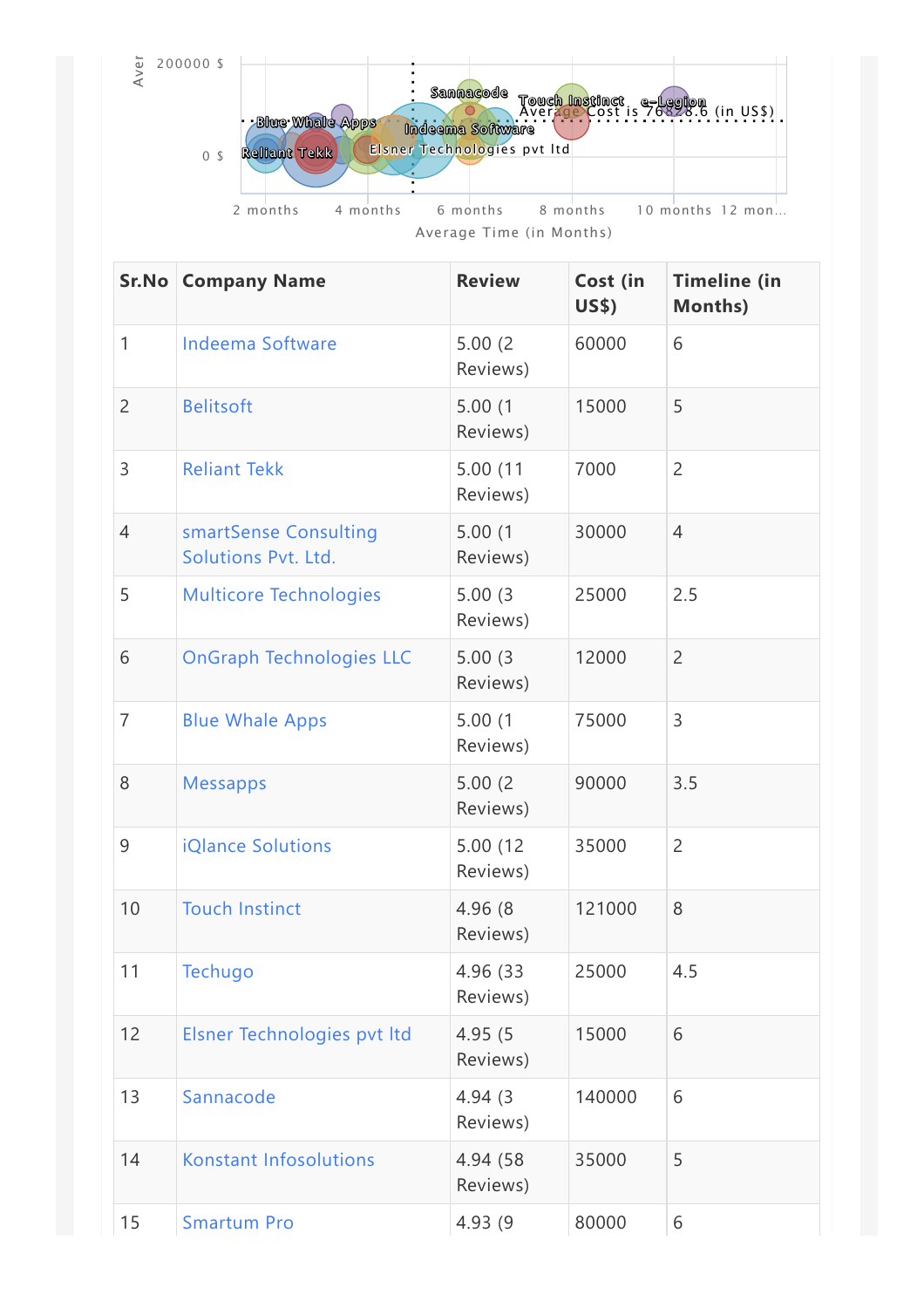|    |                                              | Reviews)              |        |                |
|----|----------------------------------------------|-----------------------|--------|----------------|
| 16 | Complitech Inc.                              | 4.91 (4<br>Reviews)   | 14000  | 3.5            |
| 17 | e-Legion                                     | 4.85 (5<br>Reviews)   | 120000 | 10             |
| 18 | <b>Appus Studio LLC</b>                      | 4.85 (10)<br>Reviews) | 65000  | 6.5            |
| 19 | <b>SteelKiwi Development</b>                 | 4.83 (6<br>Reviews)   | 13000  | 3              |
| 20 | Fluper Ltd.                                  | 4.83 (48<br>Reviews)  | 9500   | 3              |
| 21 | iProgrammer Solutions Private<br>Limited     | 4.81(2)<br>Reviews)   | 20000  | 6              |
| 22 | iQuinceSoft Consulting<br>Services Pvt. Ltd. | 4.81 (9<br>Reviews)   | 75000  | 8              |
| 23 | Dev Technosys Pvt Ltd                        | 4.78 (25)<br>Reviews) | 21000  | $\overline{4}$ |
| 24 | <b>Matellio</b>                              | 4.78 (8)<br>Reviews)  | 18000  | $\overline{4}$ |
| 25 | iCoderz Solutions Pvt. Ltd.                  | 4.76 (28)<br>Reviews) | 55000  | 6              |
| 26 | Prismetric Technologies Pvt<br>Ltd           | 4.71 (14<br>Reviews)  | 9000   | 3              |
| 27 | Debut Infotech Pvt. Ltd                      | 4.70 (14<br>Reviews)  | 15000  | 3              |
| 28 | Sourcebits                                   | 4.62(2)<br>Reviews)   | 300000 | 6              |
| 29 | <b>Addon Solutions Pvt Ltd.</b>              | 4.59 (4<br>Reviews)   | 15000  | $\overline{4}$ |
| 30 | <b>Clavax Technologies LLC</b>               | 4.35 (15<br>Reviews)  | 42500  | 4.5            |
| 31 | <b>Fuse Mobile</b>                           | 0.00(0)<br>Reviews)   | 300000 | 6              |
| 32 | <b>Fortune Technology</b>                    | 0.00(0)<br>Reviews)   | 100000 | 6              |
| 33 | <b>Desap</b>                                 | 0.00(0)<br>Reviews)   | 600000 | 12             |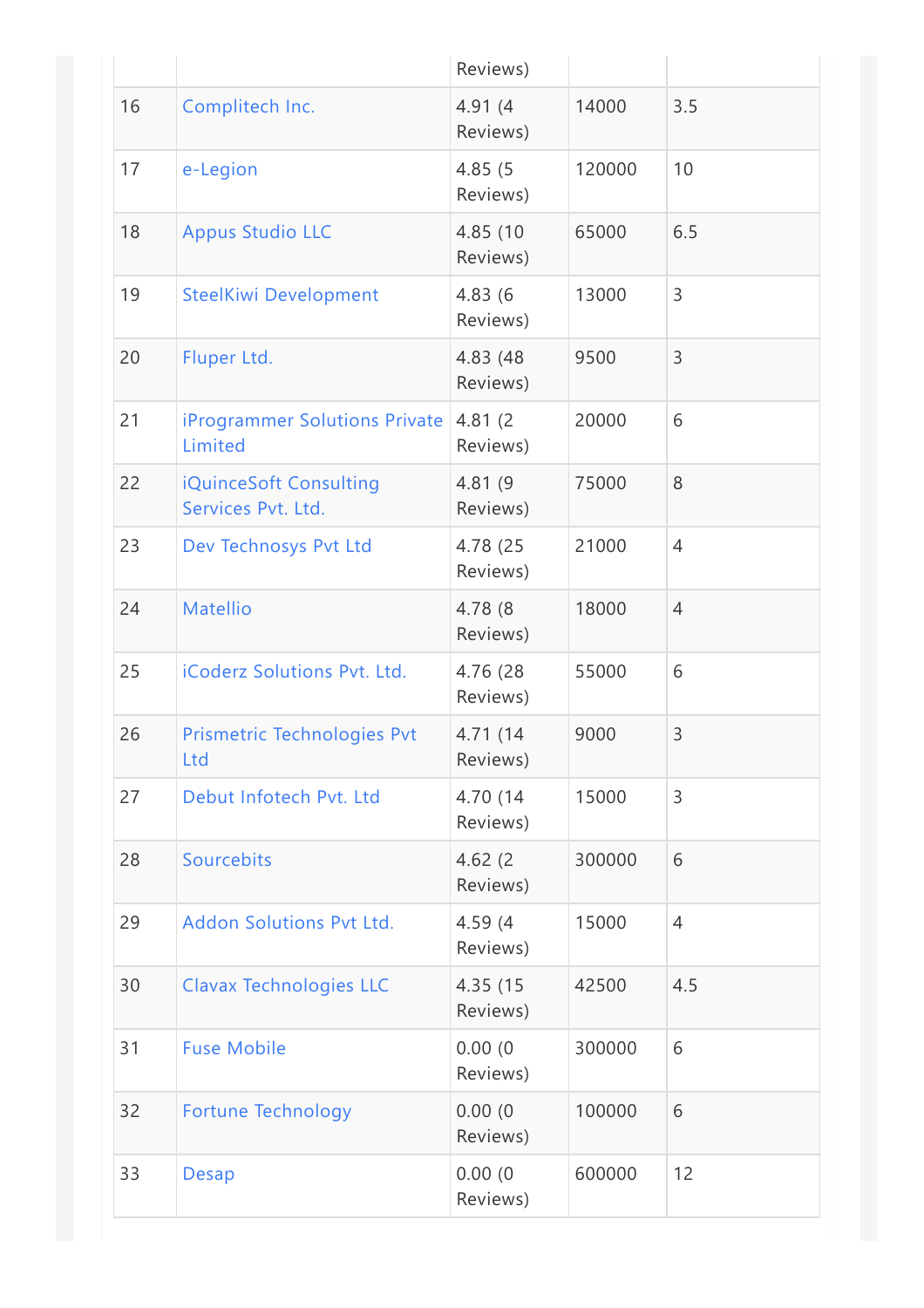The new features that can be added to a mobile application similar to Instagram captured through our research are as follows:

- 1. Tablet Support
- 2. Better UX and UI
- 3. Geo Targeting Photos with Maps
- 4. Add smart Filter thus offering more filtering options for photos
- 5. Cropping and Saving Image
- 6. Better Effects to Enhance photographs
- 7. Advanced Content Moderation by backing up with a Robust admin panel
- 8. Inbuilt Chat Feature
- 9. Inbult Download Feature
- 10. Place Images on Map
- 11. Share common interest between people
- 12. Registration via Social Media Platform

<span id="page-21-0"></span>

#### Uber

Uber is a mobile application that connects passengers to drivers who require vehicles for hire. The app works on the simple algorithm: Select the car – Notify the

pickup location – Get at your destination. Once all these information is entered by the commuter, the app alerts the user about the confirmation of the ride, driver's name, car number plate, route to be taken and the estimated time to reach the destination. more..



Average Cost (in US\$) : \$91,750.00

Average Time (in months) : 5.76

The basic features offered by the app are listed below: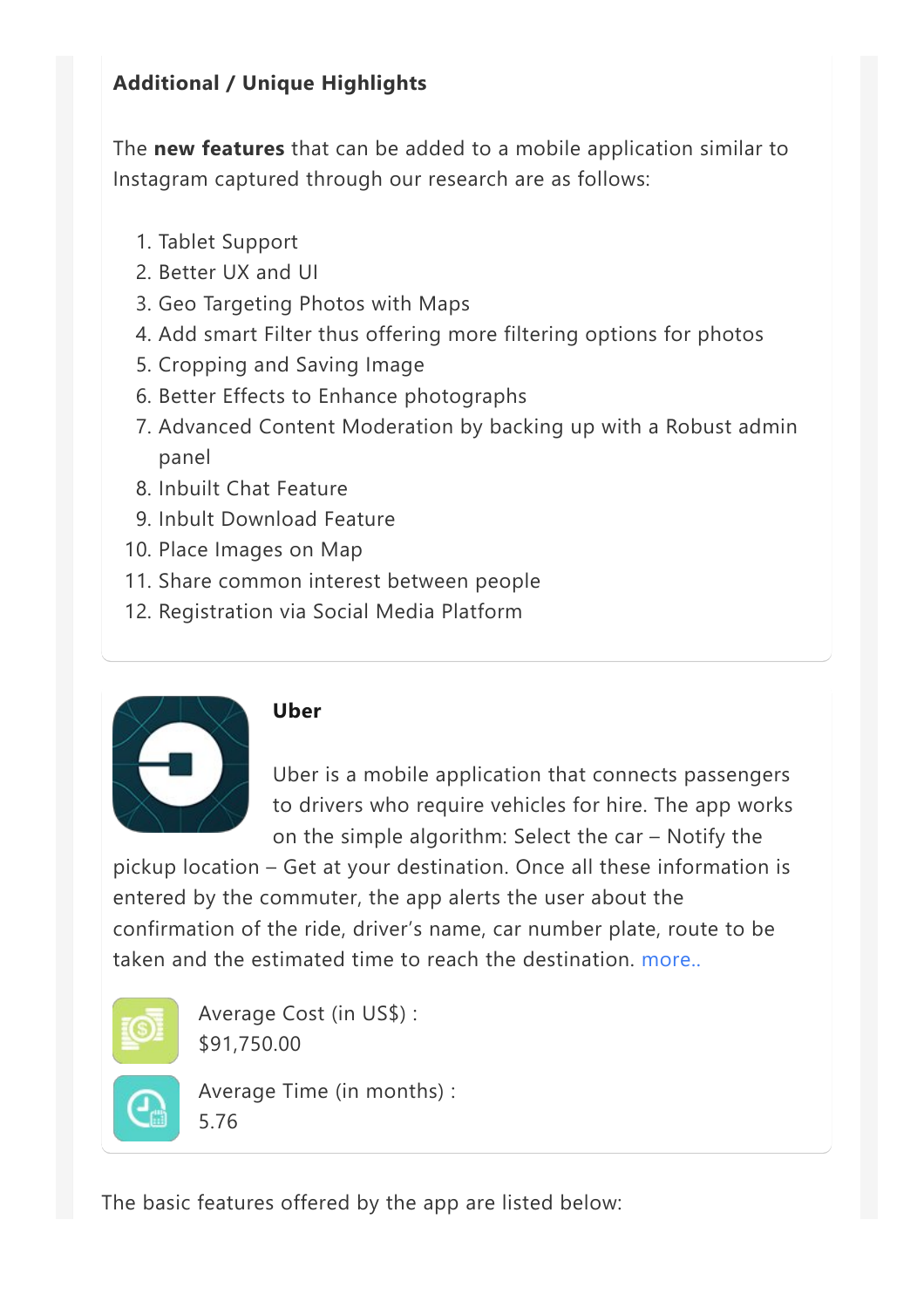### User / Commuter Application

- 1. Sign Up / Login and Manage Profile
- 2. User Profile
- 3. Pick up Location / Drop off Location
- 4. Contact Driver
- 5. Map View
- 6. Payment Method
- 7. Cancel the Trip

### Driver Application

- 1. Sign Up / Login and Manage Profile
- 2. Driver Profile
- 3. Accept the Ride and Navigate to Destination
- 4. Trip Completion Status
- 5. Trip Cancelled
- 6. Trip Fare
- 7. Payment Received

#### Average Development Time is 5.76 (in month 600000 \$ Desap Fuse Mobile Average Cost (in US\$) Average Cost (in US\$) 400000 \$ **Sourcebits** 200000 \$ Touch Instinct e-Legion Messapps Average Cost is 91750 (in US\$) Nabus Development Appus Studio LLC Complitech Inc. Elsner Technologies pvt ltd Reliant Tekk  $0<sup>5</sup>$ 2.5 months 5 months 7.5 months 10 months Average Time (in Months) Sr.No Company Name Review Cost (in **Timeline (in**  $US$$ **Months**)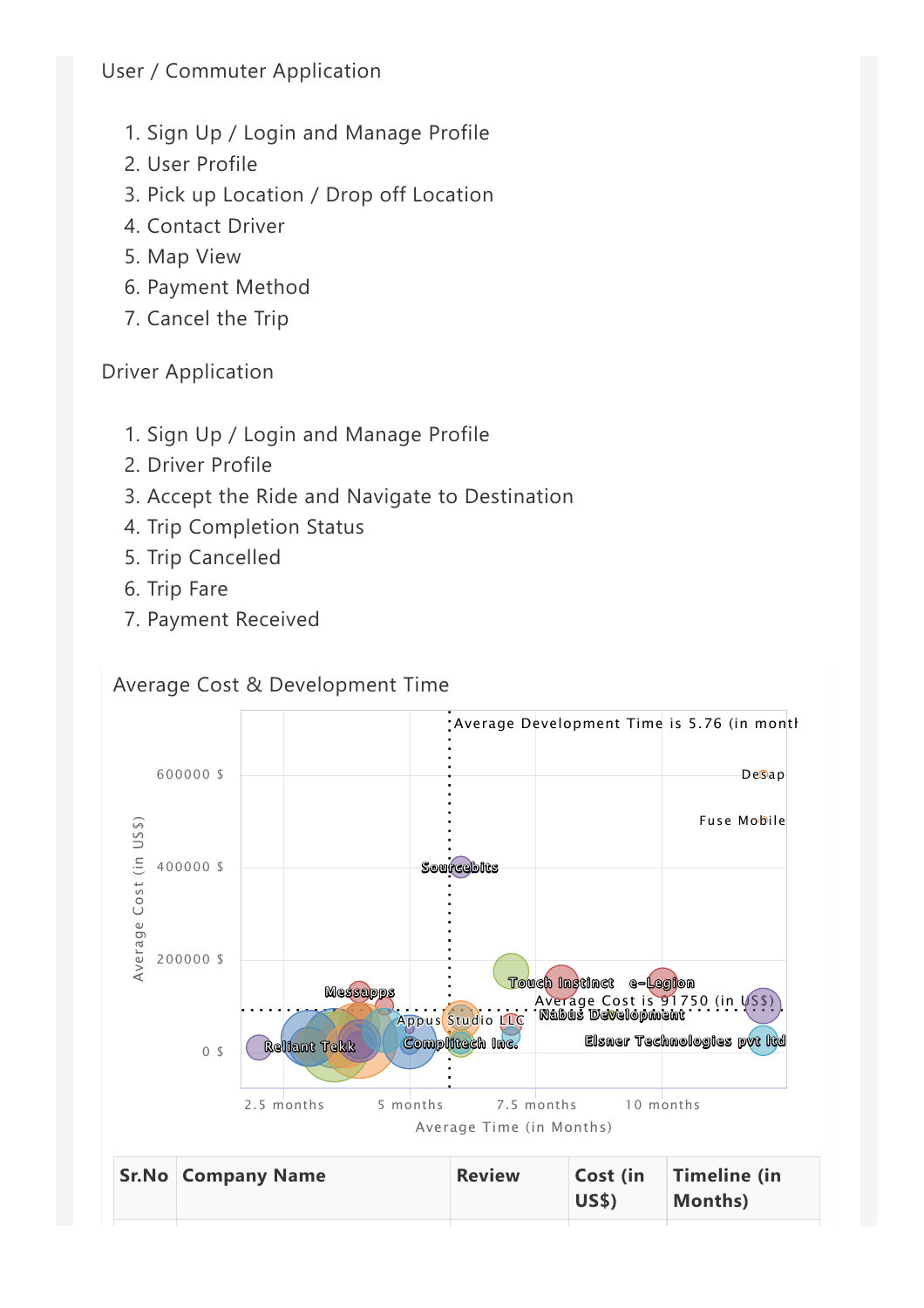| 1              | <b>Indeema Software</b>                      | 5.00(2)<br>Reviews)   | 60000  | $\overline{7}$ |
|----------------|----------------------------------------------|-----------------------|--------|----------------|
| $\overline{2}$ | <b>Belitsoft</b>                             | 5.00(1)<br>Reviews)   | 15000  | 5              |
| 3              | <b>Reliant Tekk</b>                          | 5.00(11)<br>Reviews)  | 12000  | 3              |
| $\overline{4}$ | smartSense Consulting<br>Solutions Pvt. Ltd. | 5.00(1)<br>Reviews)   | 35000  | $\overline{7}$ |
| 5              | <b>Multicore Technologies</b>                | 5.00(3)<br>Reviews)   | 75000  | 6              |
| 6              | <b>OnGraph Technologies LLC</b>              | 5.00(3)<br>Reviews)   | 10000  | $\overline{2}$ |
| $\overline{7}$ | <b>Blue Whale Apps</b>                       | 5.00(1)<br>Reviews)   | 100000 | 4.5            |
| 8              | Messapps                                     | 5.00(2)<br>Reviews)   | 130000 | $\overline{4}$ |
| 9              | <b>iQlance Solutions</b>                     | 5.00 (12<br>Reviews)  | 60000  | 4              |
| 10             | <b>Touch Instinct</b>                        | 4.96 (8<br>Reviews)   | 151000 | 8              |
| 11             | Techugo                                      | 4.96 (33<br>Reviews)  | 30000  | 3.5            |
| 12             | Elsner Technologies pvt Itd                  | 4.95 (5<br>Reviews)   | 25000  | 12             |
| 13             | Sannacode                                    | 4.94 (3<br>Reviews)   | 80000  | $\overline{4}$ |
| 14             | <b>Konstant Infosolutions</b>                | 4.94 (58<br>Reviews)  | 25000  | $\overline{4}$ |
| 15             | <b>Smartum Pro</b>                           | 4.93 (9<br>Reviews)   | 175000 | $\overline{7}$ |
| 16             | Complitech Inc.                              | 4.91 (4<br>Reviews)   | 19000  | 6              |
| 17             | e-Legion                                     | 4.85 (5<br>Reviews)   | 150000 | 10             |
| 18             | <b>Appus Studio LLC</b>                      | 4.85 (10)<br>Reviews) | 70000  | 6              |
| 19             | <b>SteelKiwi Development</b>                 | 4.83 (6<br>Reviews)   | 15000  | 3              |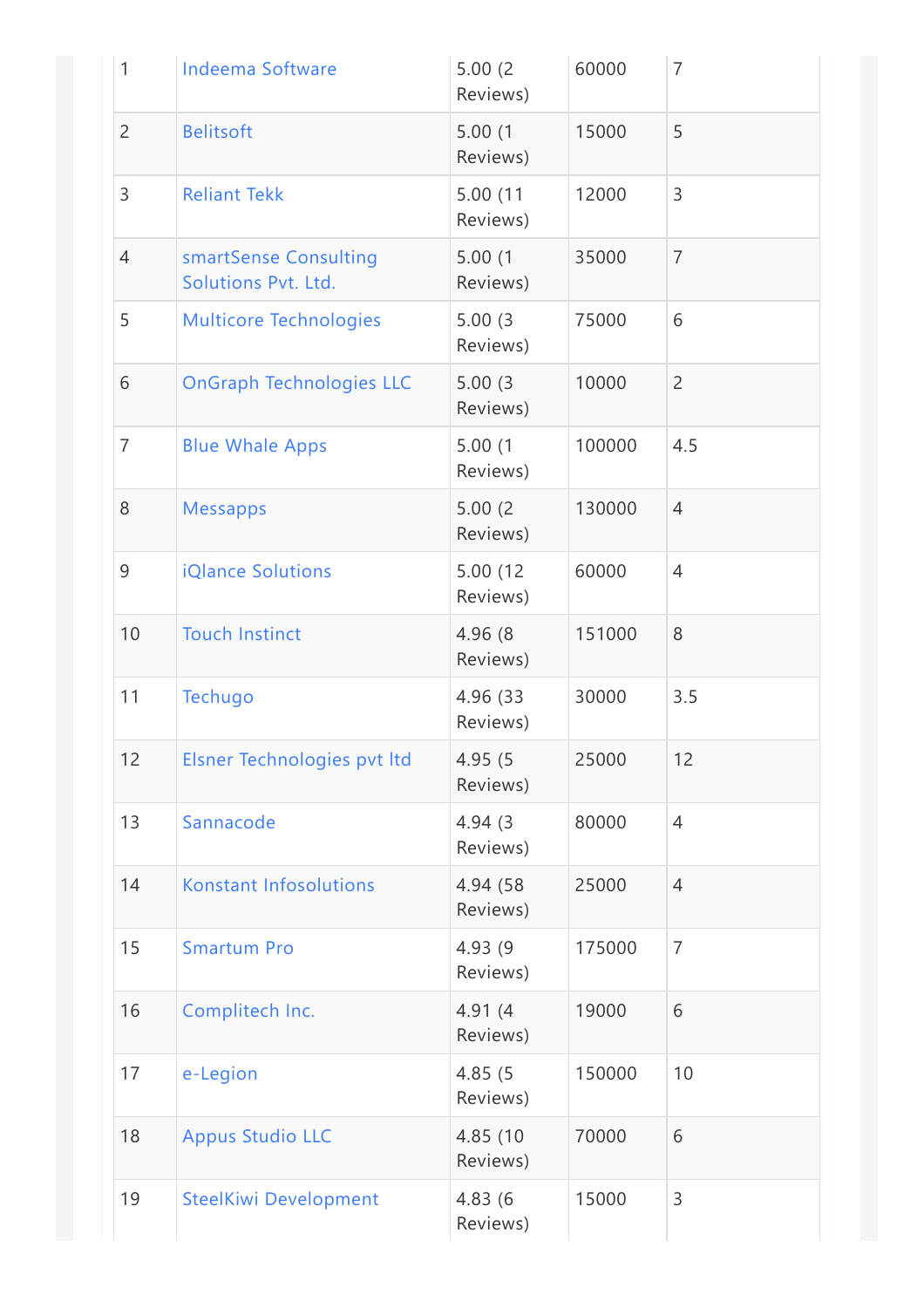| 20 | Fluper Ltd.                                  | 4.83 (48)<br>Reviews) | 11000  | 3.5            |
|----|----------------------------------------------|-----------------------|--------|----------------|
| 21 | iProgrammer Solutions Private<br>Limited     | 4.81(2)<br>Reviews)   | 20000  | 6              |
| 22 | iQuinceSoft Consulting<br>Services Pvt. Ltd. | 4.81 (9<br>Reviews)   | 100000 | 12             |
| 23 | Dev Technosys Pvt Ltd                        | 4.78 (25)<br>Reviews) | 22000  | 5              |
| 24 | <b>Matellio</b>                              | 4.78 (8)<br>Reviews)  | 22000  | $\overline{4}$ |
| 25 | <i>iCoderz Solutions Pyt. Ltd.</i>           | 4.76 (28)<br>Reviews) | 30000  | 3              |
| 26 | Prismetric Technologies Pvt<br>Ltd           | 4.71 (14<br>Reviews)  | 12500  | 3.75           |
| 27 | Debut Infotech Pvt. Ltd                      | 4.70 (14<br>Reviews)  | 24000  | $\overline{4}$ |
| 28 | Sourcebits                                   | 4.62(2)<br>Reviews)   | 400000 | 6              |
| 29 | <b>Addon Solutions Pvt Ltd.</b>              | 4.59 (4<br>Reviews)   | 15000  | $\overline{4}$ |
| 30 | <b>Clavax Technologies LLC</b>               | 4.35 (15<br>Reviews)  | 47500  | 4.5            |
| 31 | <b>Fuse Mobile</b>                           | 0.00(0)<br>Reviews)   | 500000 | 12             |
| 32 | <b>Fortune Technology</b>                    | 0.00(0)<br>Reviews)   | 50000  | 5              |
| 33 | <b>Nabus Development</b>                     | 0.00(0)<br>Reviews)   | 80000  | 9              |
| 34 | <b>Desap</b>                                 | 0.00(0)<br>Reviews)   | 600000 | 12             |

The new features that can be added to a mobile application are as follows:

Driver Based Application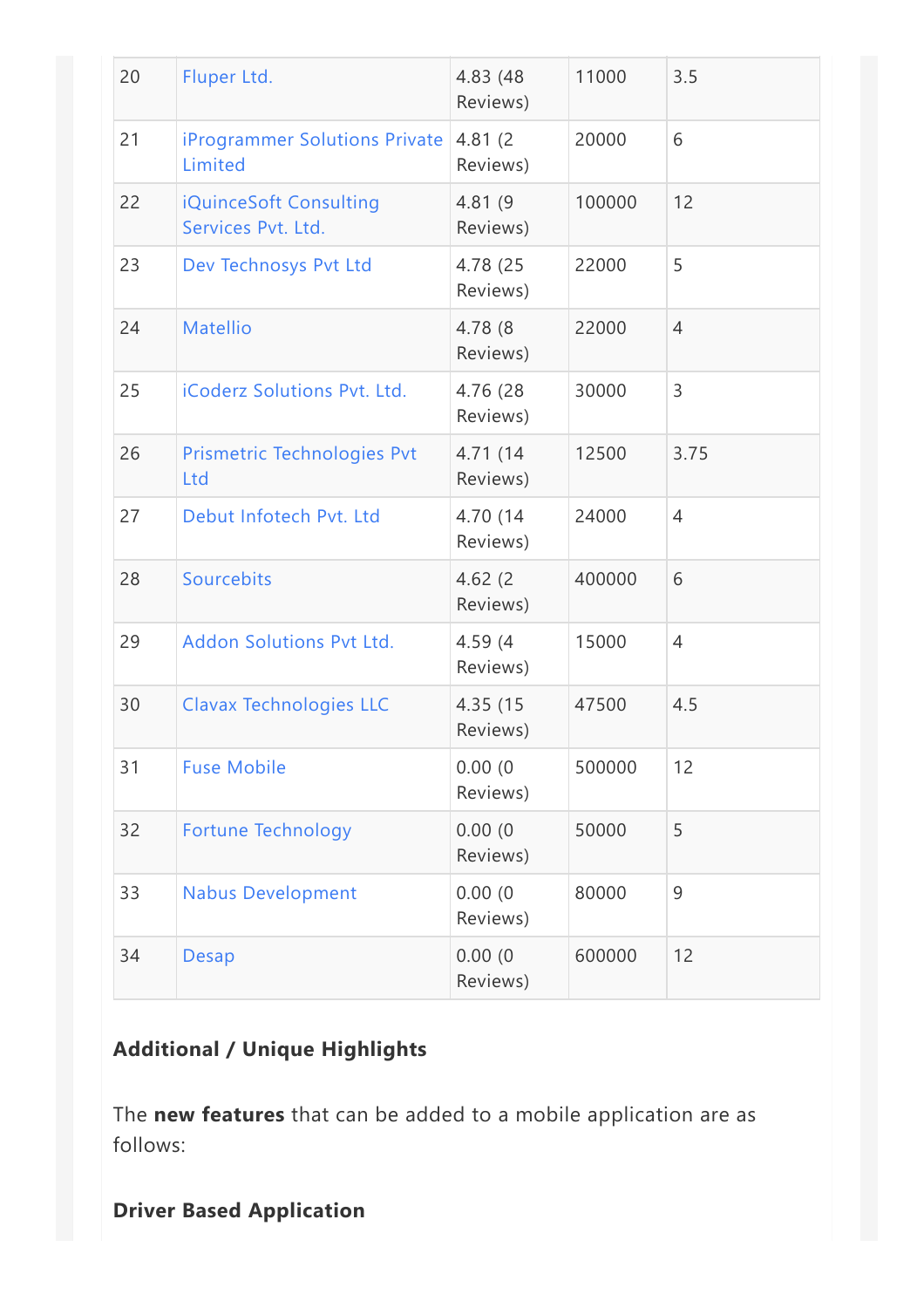- 1. Music Integration ‐ play favourite songs of the passenger
- 2. Better UX
- 3. Short and Better Routes
- 4. Tablet Support
- 5. Geo Tracking
- 6. Chat With Passenger
- 7. Rate the Passenger
- 8. User / Commuter movement from the booked location to pickup location
- 9. Connection with PayPal or similar service that handle the payment of the driver
- 10. Details about the passenger to report any emergency
- 11. Facility for Driver to report if the passenger is abusive or exhibits inappropriate behaviour

### User / Commuter Based Application

- 1. Cash Support
- 2. Select favourite drivers based on past feedbacks /ratings
- 3. Better UX and UI
- 4. Tablet Support
- 5. Geo Tracking
- 6. Chat with Driver
- 7. Real Time Traffic Updates
- 8. Dynamic pricing would be implemented to adjust pricing depending on the demand in the area at a certain time
- 9. Option to share drives with other customers for a lower price based on their routes
- 10. Alert the commuter if the Driver takes alternate route

### Conclusion

| <b>Application</b> | <b>Average Cost</b> | <b>Average Development</b> | <b>Number of</b>    |
|--------------------|---------------------|----------------------------|---------------------|
|                    | $(in US\)$          | <b>Time(in months)</b>     | <b>Participants</b> |
| Tinder             | \$43,955.60         | 3.8                        | 43                  |